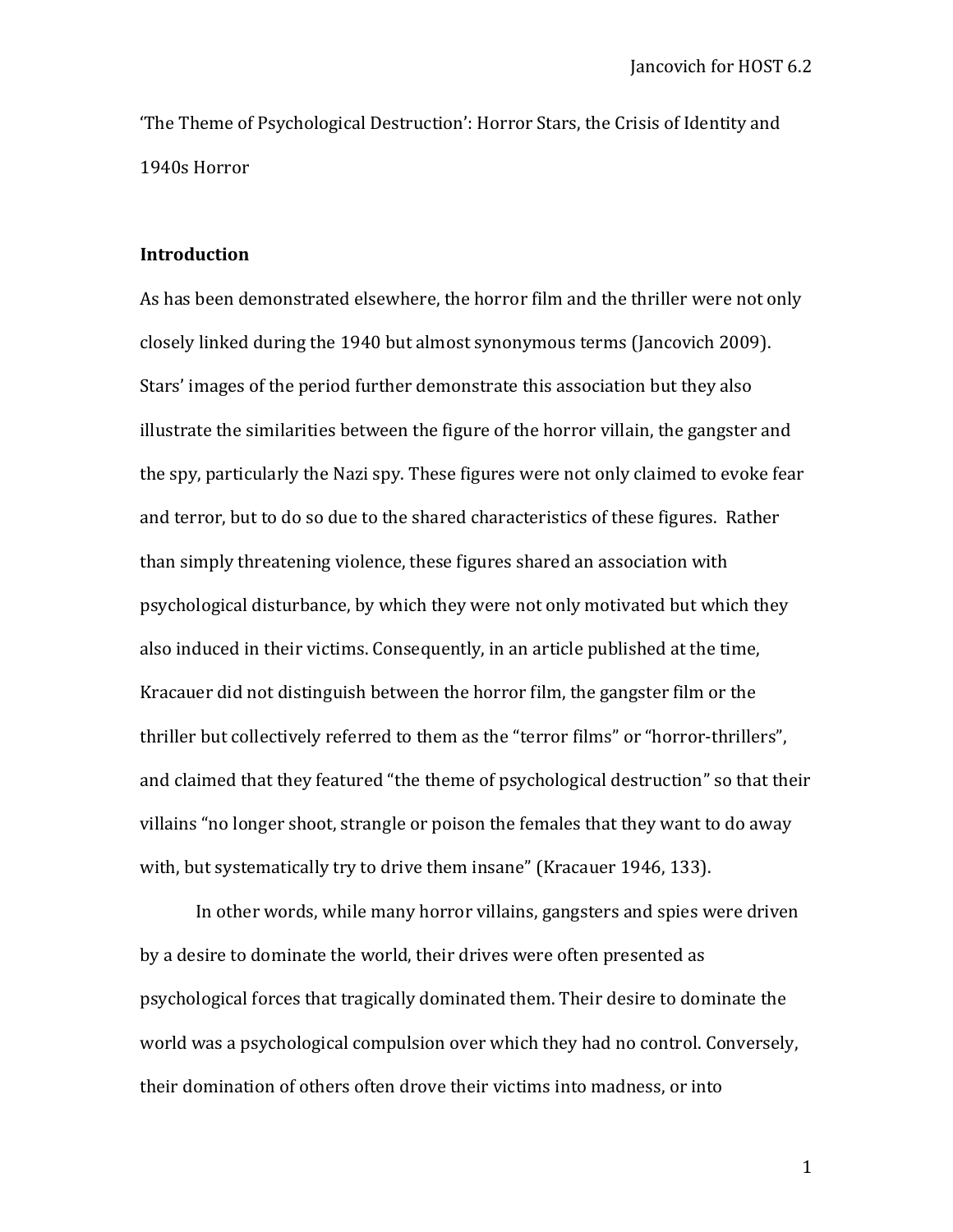questioning their own sanity. In many films, victims found themselves paralyzed by an inability to trust their own perceptions of the world: unable to trust their interpretations of the world, they lacked confidence in their ability to predict the outcome of their actions and perform effective action. In other words, the villains often created a sense of ontological insecurity both through their *modus operandi* and through the ways in which their own psychologies defined rational logic and were therefore often unreadable and hence unpredictable.

In this way, these films work quite differently from the immediate legibility that Dana Polan claims to be central to the cinema of the 1940s, and while he acknowledges that the horror and science fiction films of the period might be seen as a deconstructive alternative to this dominant trend (Polan 1986), these films can hardly be seen as a minor deconstructive alternative but rather one of the key, if not the dominant, trends within the period. In the mid-1940s, for example, about a quarter to a third of the mainstream feature films were associated with horror by critics at the time.

In this way, the villains of the 'horror-thrillers' not only raised anxieties about one's ability to predict the patterns of everyday life but also the inner processes of the individual mind and, as Kracauer put it, "many a current melodrama suggests that normal and abnormal states of mind merge into each other imperceptibly and are hard to keep separate" (Kracauer 1946, 133). These films therefore raised doubts not only about one's ability to predict the outcome of one's own actins, but even of one's ability to determine one's own actions. In these films, both the villain and the victim often find it impossible to distinguish the self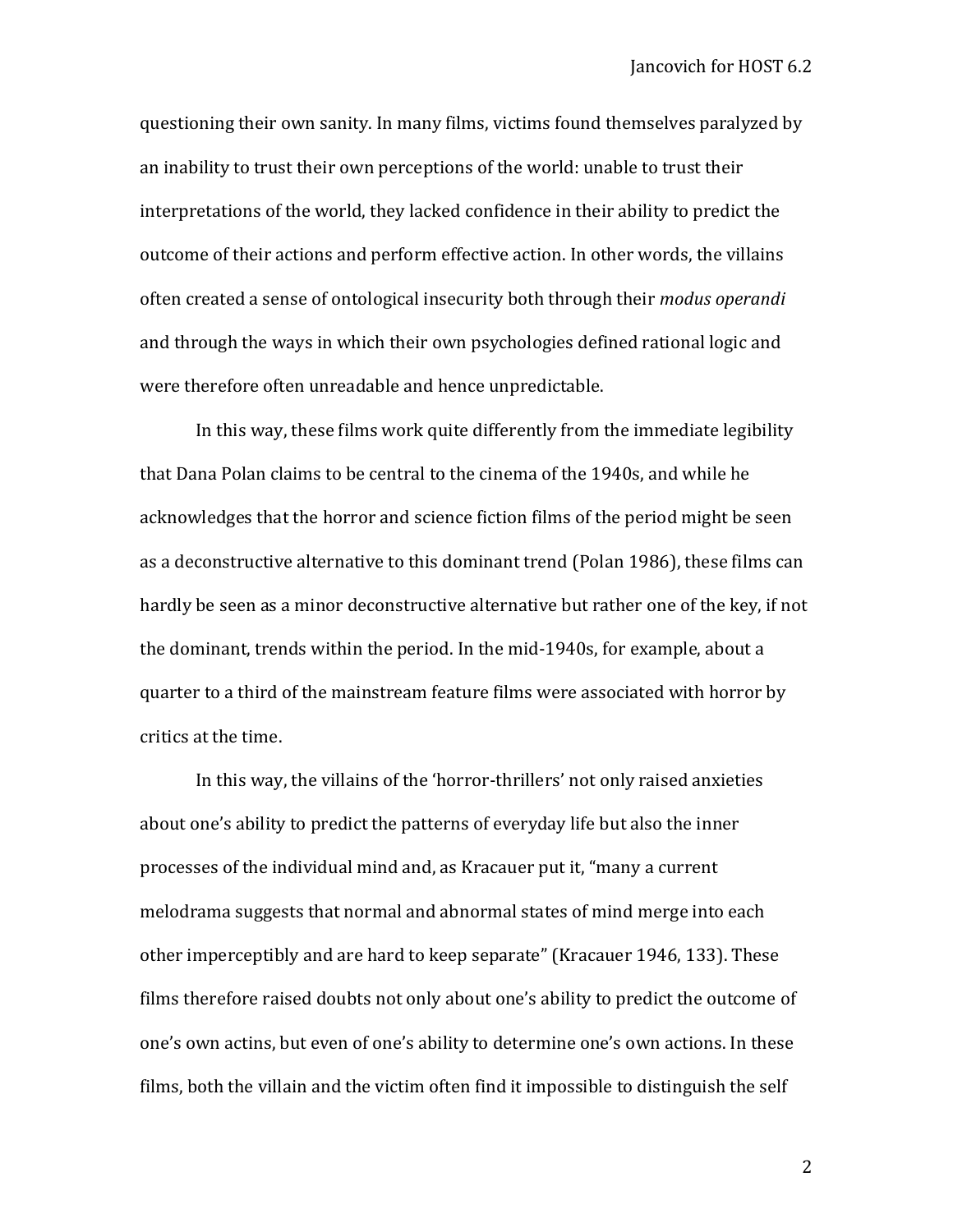from the other and many characters are explicitly subjects in crisis who no longer feel that they are the authors of their own actions. Many monsters literally turn out to be split personalities. For example, not only did the period feature numerous Jekyll and Hyde figures, many of whom were serial killers, but one of the major hits of the period was Val Lewton's *Cat People*, which featured a young woman who fears that a kiss will turn her into a vicious, murderous cat-woman. Similarly, Universal's major horror star of the period, Lon Chaney Jr. played a number of horror monsters but remained most directly associated with the figure of the wolf man.

In this way, the 1940s 'horror-thrillers' look very similar to the 'paranoid horror' that Tudor associates with the post-1960s, despite being one of key periods of what he terms 'secure horror' (Tudor 1989). In paranoid horror, Tudor argues, the distinction between the self and the other is obscured and the monstrous often erupts from within the individual's own mind or body, as in the case of body-horror. For this reason, he also argues that paranoid horror collapses the distinction between the three principle characters of secure horror – the hero, the monster and the victim – so that many paranoid horror films feature characters that are either victim-heroes or victim-monsters. Finally, Tudor claims that this inability to distinguish the self from other also creates a sense of doubt about the ability to successfully combat the monster and resolve matters. If the monster is an emergent feature of the self, then the self may be the problem rather than the solution; a situation that makes narrative closure difficult and results in the endings in which the monster wins, or matters are left open and uncertain, or in which any victory is at best provisional.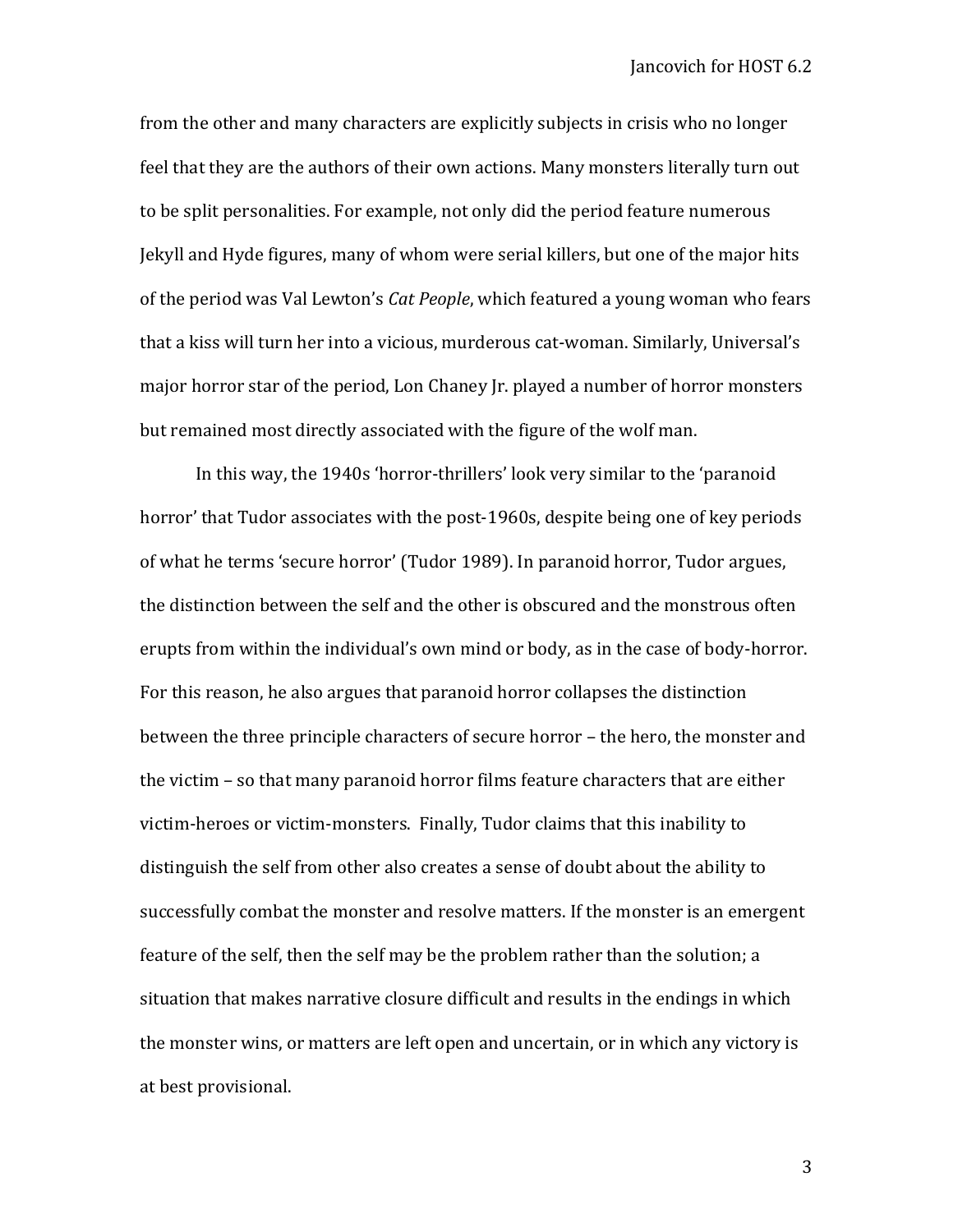This article will therefore focus on a series of horror stars both to explore how their images relate the figures of the horror monster and/or villain, the gangster and the spy. However, these stars did not work in quite the same way as Dyer discusses (Dyer 1979). These stars did not usually articulate a relationship between their public and private lives and they were rarely mentioned in fan magazines such as *Photoplay*. Nonetheless, reviews and articles at the time clearly show that they had strong images as stars that extended beyond their individual films. They were associated with types of characters and roles, and while they were best known for their horror roles, they often played spies and gangsters and so demonstrated the relationship between these figures.

This can be seen in the case of Karloff and Lugosi (Jancovich and Brown 2013), and it should be remembered that it was not only Karloff's performance in crime films, *The Criminal Code* and *Graft*, that led to Whale choosing the actor for the role of Frankenstein's monster, but also that Karloff continued to play gangsters and spies long after he had achieved stardom and had become virtually synonymous with horror. In addition, a number of his films such as *The Walking Dead* and *Black Friday* explicitly merged the worlds of gangsters and monsters, while many of his horror villains, such as Dr Fu Manchu, were little more than criminal masterminds. If many of his gangsters suffer from mental problems, his monsters are also often the product of psychological problems: even Frankenstein's monster suffers from the effects of an 'abnormal' brain.

Similarly, Lugosi played a range of roles after his success as Dracula. He not only played assorted horror monsters, mad scientists, Zombie overlords and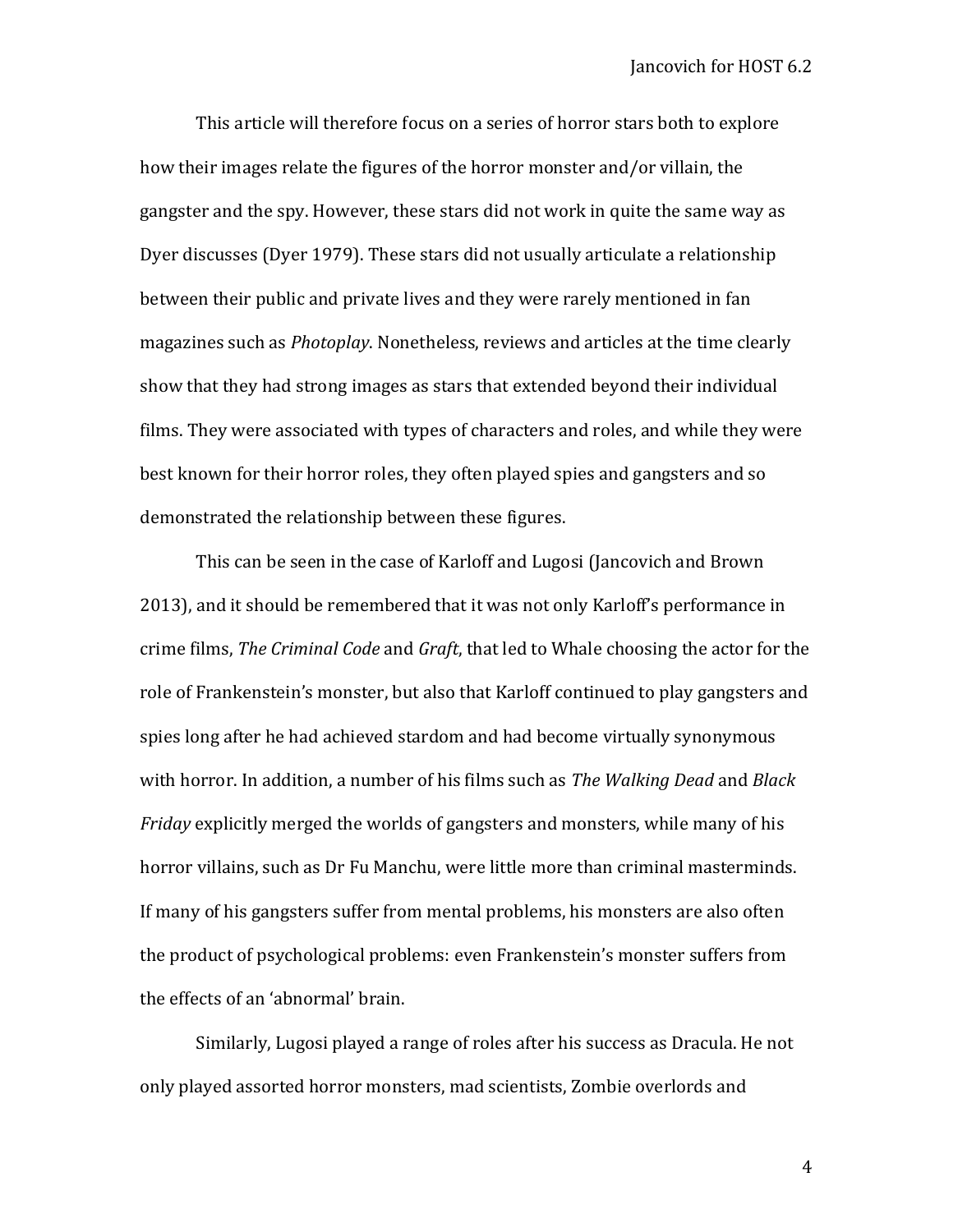deranged killers but also criminal masterminds, spies and gangsters, most of which were identified as having psychological problems. If his scientists were usually 'crazy' (A.D.S. 1932, 16), his character in the Frankenstein series, Ygor, was described as a 'mad cripple' (B.R.C. 1939, 9). Similarly, his spies, gangsters and criminal masterminds were usually 'mad men' who want to 'destroy the world' (A.D.S. 1932, 10), while his deranged killers were motivated by 'monomania' or other psychological problems (T.M.P. 1941, 21).

However, by the late 1940s, Lon Chaney was the Universal's main horror star and he would play a series of tragic victim-monsters, men who feature that they have lost control of their minds and/or bodies. The first section of this article will therefore focus on Chaney and the tragically dominated figures with which he was associated, while the second section will move on to Laird Cregar, another actor who came to be associated with very similar dominated figures, even though his films were examples of the more respectable quality horror films of the period rather than the lowbrow Universal productions in which Chaney starred. The following two sections then move on to examine Lionel Atwill and George Zucco, stars who were not associated with tragically dominated characters but rather with dominators, characters who were driven by a psychological desire to dominate their worlds.

**'The Innocent Victim of a Diabolical Experiment': Lon Chaney, Psychological Domination and the Figure of the Victim-Monster**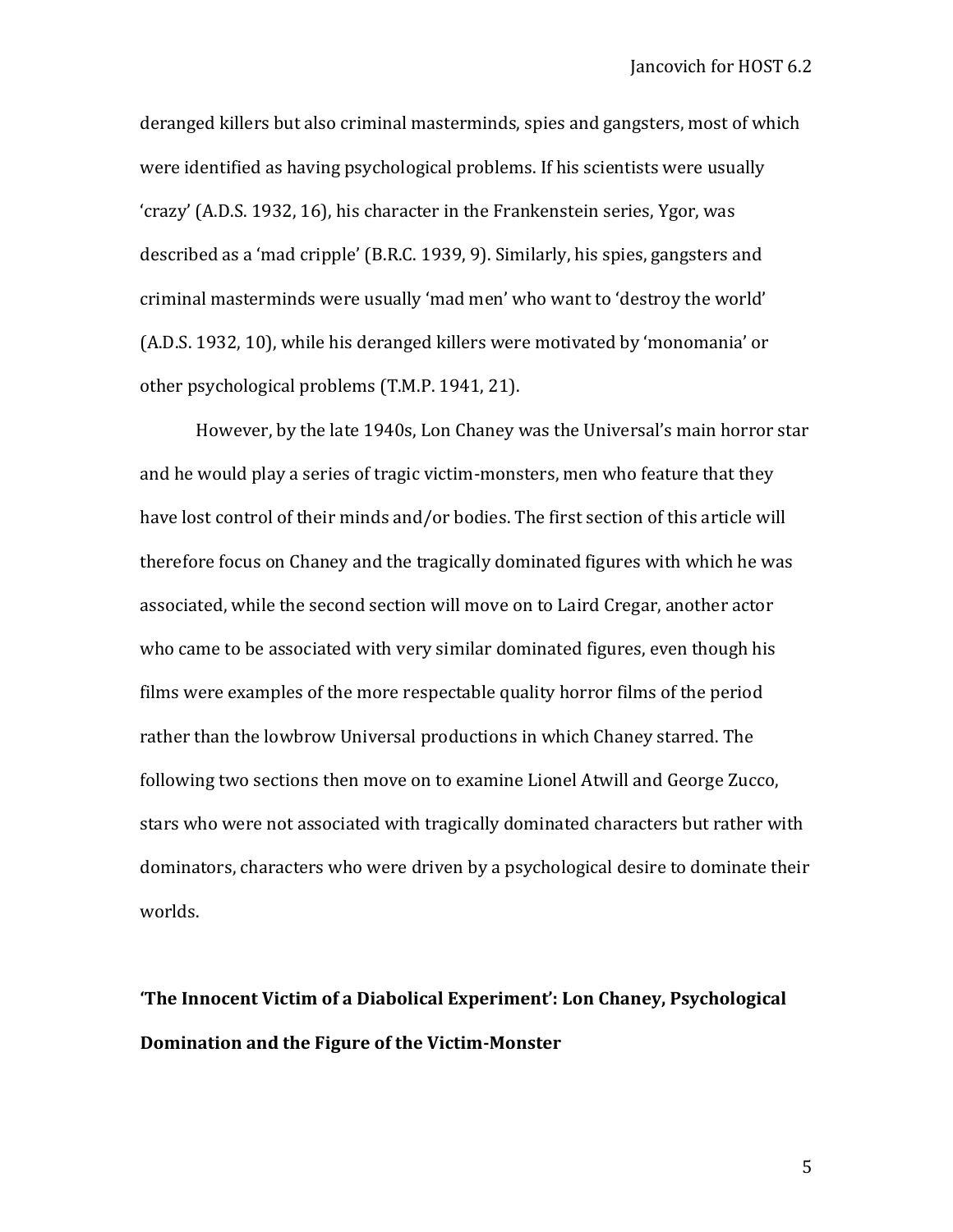If many of Lon Chaney Jr.'s characters were afflicted by psychological problems, these problems were rarely the megalomania that so often underpinned the characters of Karloff and Lugosi. On the contrary, he often portrayed tragic figures, men who were the victim of forces beyond their control (as in the case of *The Wolf Man*). Consequently, while many have seen him as a wooden or mechanical performer,<sup>i</sup> his characters were often no more than tragic, if tortured, hulks who were motivated by external forces such as arbitrary curses, pagan priests, and mad scientists.

This sense that he was not his own man was also a feature of his other roles; and, at the same time that he was starring in the Universal horror films, he was still playing in gangster films and westerns. In these films, which were often lower budget efforts than his 1940s horror films, he rarely achieved star billing and was cast as mere henchmen or gang members, characters who did not act on their own behalf but merely did the bidding of others.

Furthermore, his breakthrough role was that of Lennie, in the film *Of Mice and Men* (1939). Although often dismissed as a poor actor, Chaney's performance as Lennie was widely praised at the time and usually receives positive recognition today. In later life he would complain that the role typecast him:

It haunts me … I get a call to play a dumb guy and the director tells me not to be Lennie but he's never happy until I play the part like Lennie. Then he

doesn't know why he likes it. (Lon Chaney Jr. quoted in Brosnan 1976, 23) Indeed, Lennie bares many features of his later roles: he is slow-witted 'on account of having being kicked in the head by a horse' and he is also a tragic character, who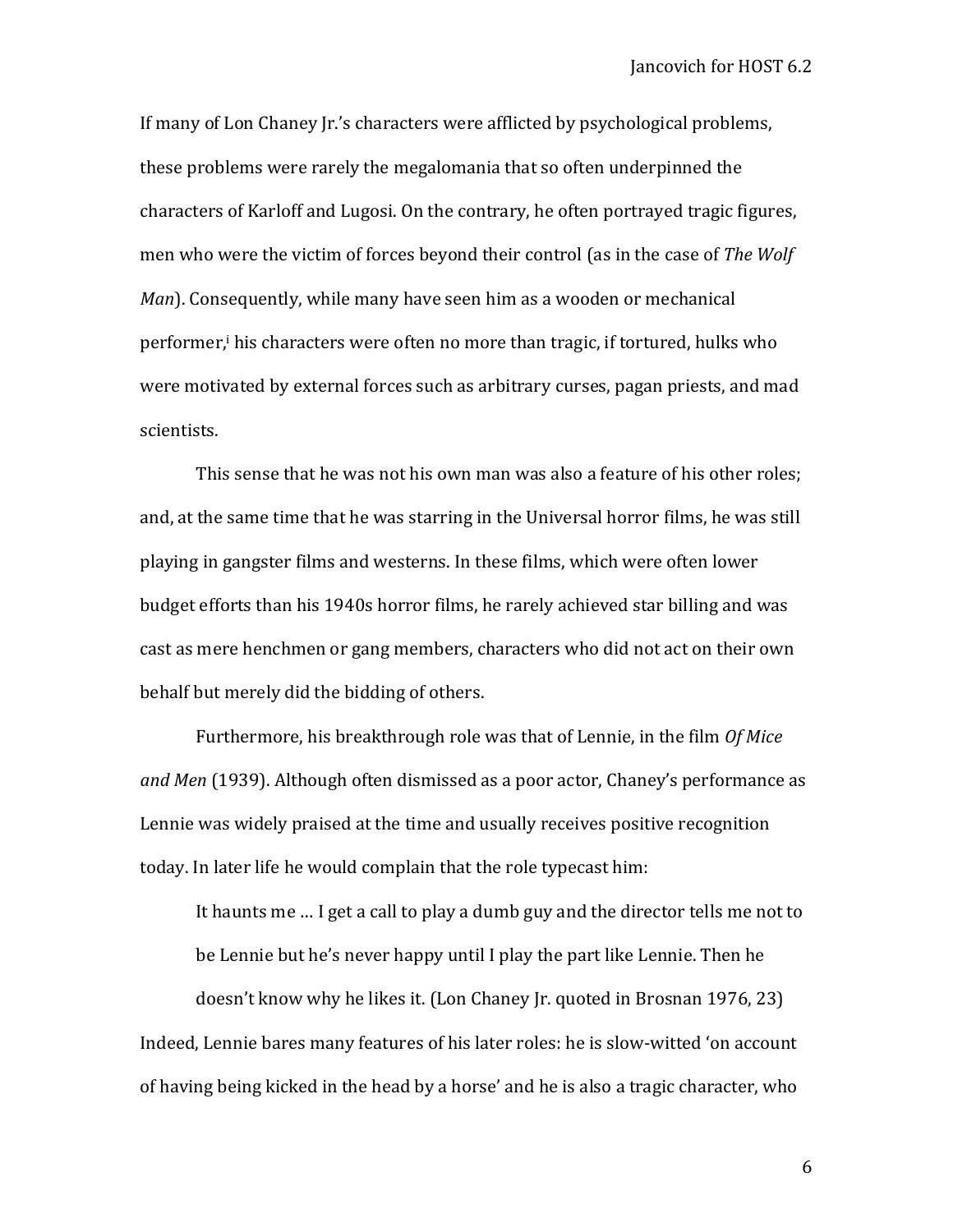can't act independently and relies on his best friend, George, to guide him. He is even a victim of his own body, like the Wolf Man, although in this case his problem is that he doesn't know his own strength and is therefore unable to control himself, a predicament that results in tragedy when he accidently kills a young woman.<sup>ii</sup>

Like Karloff and Lugosi, then, he played a range of roles outside horror, particularly in westerns, roles that were linked by similar psychological issues. For example, in his first major horror role, he is seen as a mere victim, a puppet dominated and controlled by another: he is 'the innocent victim of a diabolical experiment by Dr Lionel Atwill, who is nuts' (Crowther 1941, 25). Not only is Atwill's character a mad scientist but also Chaney's problem is a complete lack of volition: 'First, the doctor shoots him full of high voltage so that he rivals TVA. Then the playful doctor suggests that he commit murder, and he does.' However, when not under the command of this scientist, Chaney's character is not free but 'goes wandering about the earth', a lost soul without any sense of will or even self.

By the time of *The Wolf Man* (1941), Chaney was the victim of a curse that doomed him to transform into a vicious werewolf, a fate from which only death could save him. In other words, Chaney played a man who had not only lost control of his own body but was also a split personality. Indeed, his werewolf was explicitly described as 'a sort of Mr. Hyde badly in need of a shave' (T.S. 1941, 24) and, by the time of his third film as the Wolf Man, *House of Dracula* (1945), Chaney's wolf man was clearly diagnosed as one that can be cured by 'tampering with the brain' (T.M.P. 1945, 16).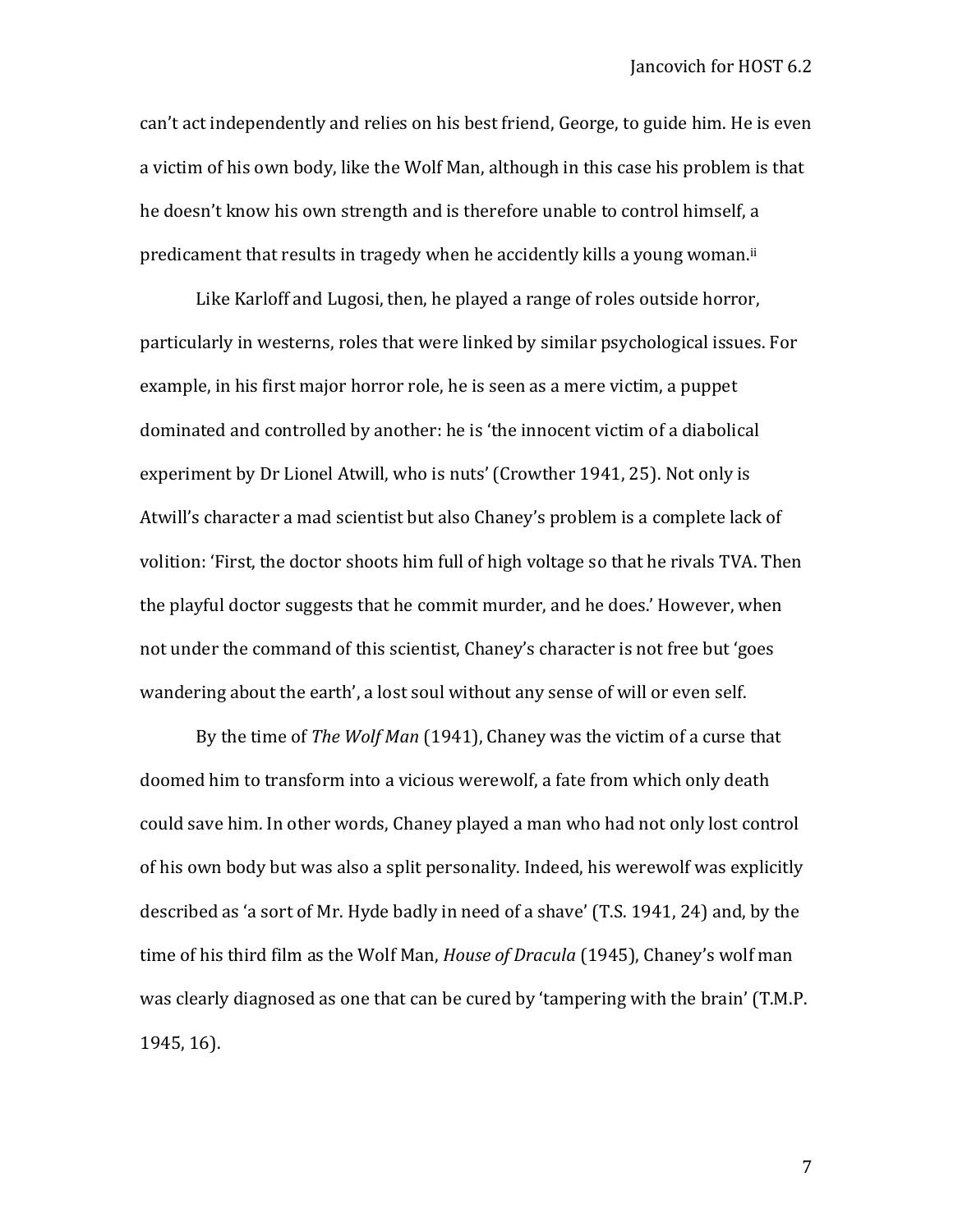The success of *The Wolf Man* persuaded Universal to try him in other roles and, in *The Ghost of Frankenstein* (1942), he played Frankenstein's monster, whose problem was still diagnosed as being a mental one that could be solved by a brain transplant, even if 'sinister Lionel Atwill' interferes with the procedure and 'removes the brain from Bela Lugosi [who played the evil hunchback Ygor] and pops it into him' (Crowther 1942, 19). Lon Chaney Jr.'s performance as the Mummy also had him 'a shriveled of face and *murderous of mind*' (my emphasis) as previous incarnations but little more than the agent of 'a devoted society of Egyptian priests' (T.S. 1942, 19)

Even in *Son of Dracula* (1943), his vampire lacks the dominating force usually associated with Dracula or his progeny. Rather than portraying the victimization of young women, the film features 'a twist to the ghoulish goings on' in which the vampire 'acquires a spouse', and it is his wife that is the dominating figure (A. W. 1943, 16). Not only does she bring the vampire to America but it soon transpires that this woman is simply using Lon Chaney Jr.'s vampire for her own nefarious schemes and that he is simply an instrument of her will, not vice versa. The marketing campaign even relegated Lon Chaney to the background of many posters and while the wife dominates both the posters image and its tagline: 'Temptress of Terror! The vampire's bride with blood on her lips!'

However, it was with the Inner Sanctum series that Lon Chaney Jr.'s horror films most explicitly associated horror with the psychological. In *Calling Dr Death* (1943), a story involving 'murder, psychiarity, hypnosis' (A.W. 1944, 11), Chaney plays 'a prominent neurologist' whose wife 'is found brutally slain', a situation in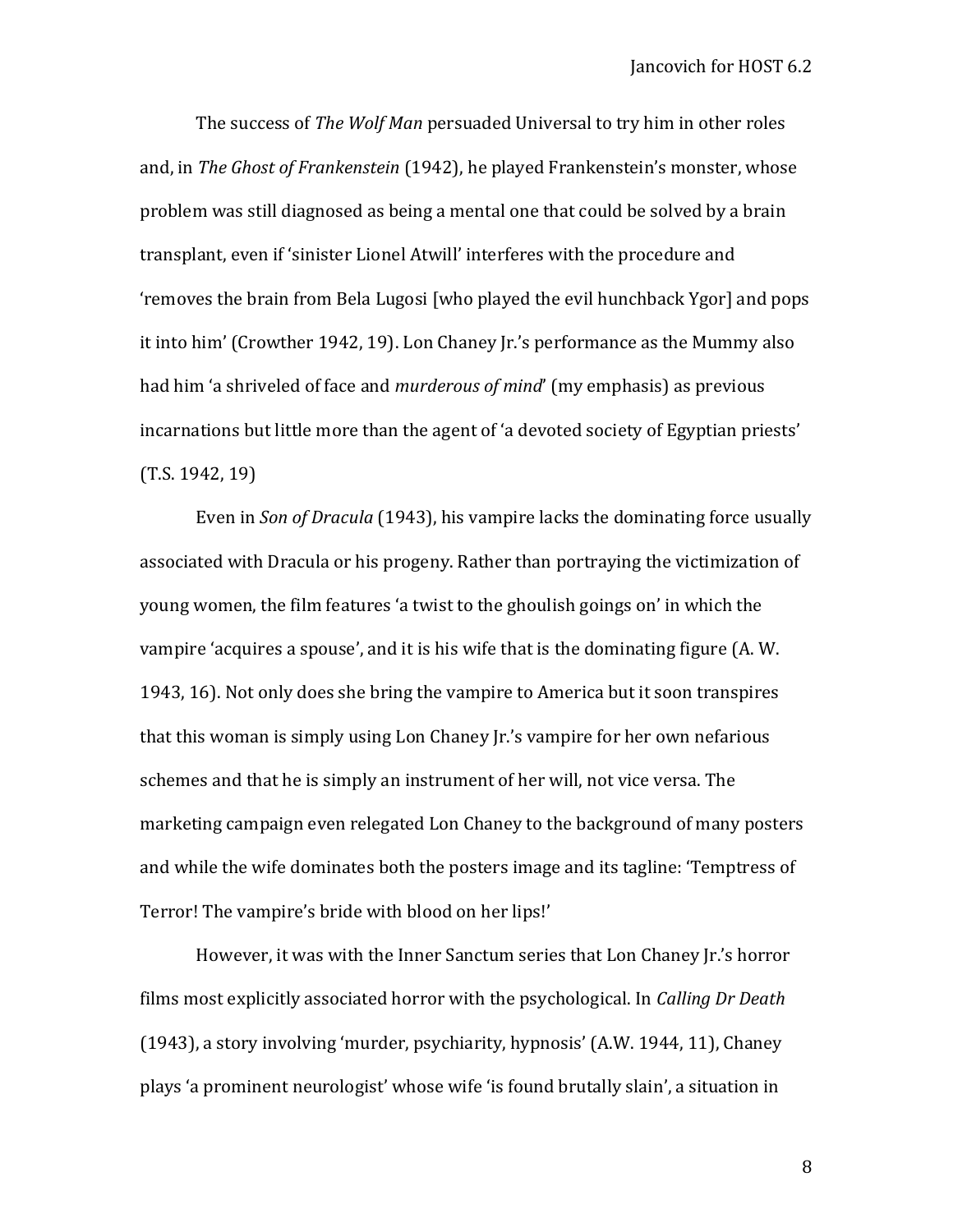which he 'suspects that he committed the crime in a moment of self-hypnosis' and starts 'reassembling his mental jigsaw' in an attempt to solve the mystery of the murder. Again, we have a story of a man who fears that he has lost control of his own mind, a feature of other films in the series. By *Pillow of Death* (1945), one review observed that it 'probably won't surprise anyone to report that another psychopathic killer is loose' in this addition to the series (T.M.P. 1946, 19). The film is therefore claimed to feature both a 'maniac' and 'an old plot line'.

# **'A Shade on the Psychopathic Side': Compulsion, Self Destruction and the films of Laird Cregar**

In this way, Chaney showed strong similarities with Laird Cregar, another large actor who was 'haunted by his homosexuality' (Newman 1996, 81). Although he died young, and played a range of roles, Cregar found his niche playing 'twisted villains' and it has been claimed that he was 'ideally cast as tortured psychopaths' in films such as *The Lodger* and *Hangover Square* (Newman 1996, 181). For Newman, Cregar was a 'haunted' figure while, for Thomson, he 'is at his best as a cultivated man possessed by evil' (Thomson 2002, 187). Consequently, although he played a range of non-horror roles, this sense of being oppressed, tortured and dominated by dark forces was central to many of his parts. In *I Wake Up Screaming* (1941), for example, he is described as 'a shade on the psychopathic side' as a 'detective inspector' who is therefore 'too easy to spot' as the villain (Crowther 1942, 13) and, in *Joan of Paris* (1942), his performance as 'the head of the Paris secret police' is positively described as 'thoroughly repulsive' (Crowther 1942, 18). Not only did *I*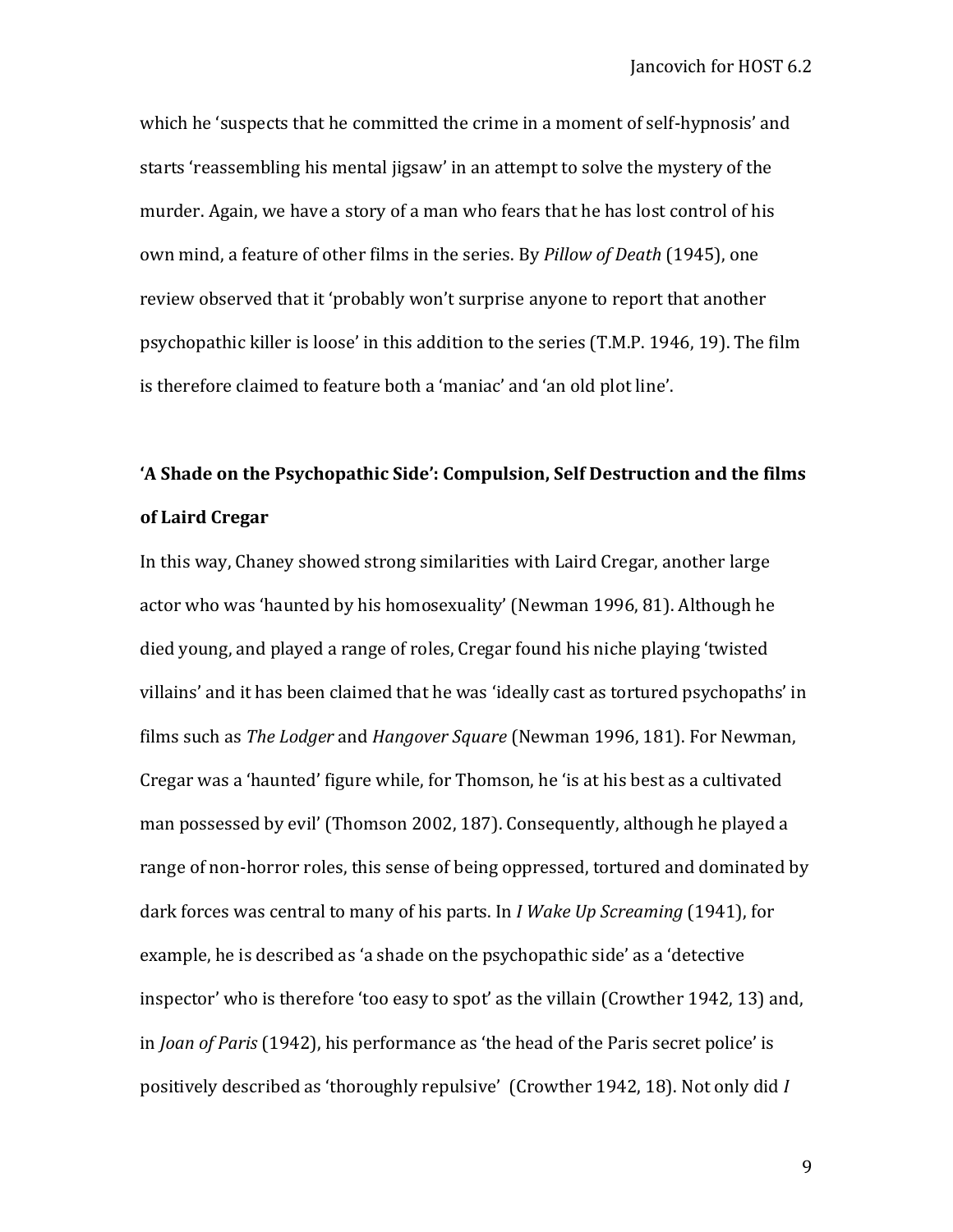*Wake Up Screaming* strongly suggest its association with horror through its title (which was changed in the UK where horror a problem for the censors) but it was also an adaptation of one of the key horror writers of the period, Cornell Woolrich.<sup>iii</sup> Similarly, *Joan of Paris* was described as featuring 'fearful uncertainties' and 'one of the most sinister villains of the season', an 'evil visaged secret agent' who 'terrifyingly' pursues the heroes.

However, it was *The Gun for Hire* (1942) that really showcased him as a mentally disturbed heavy. Not only was the film described as 'morbid' and 'hairraising' (Crowther 1942, 23) but Cregar plays an industrialist who is 'engaged in the manufacture of poison gas for "the enemy."' Furthermore, he is not just a traitor, 'a double portion of deceit and cowardice', he also has a strange compulsiveness. Early on he asks paid killer, Raven, how he feels after a killing to which Raven responds that he feels 'fine'. As one review noted, this response should have been 'warning enough … not to double cross [Raven] on the payment of his killer's fee', but 'Mr. Cregar does double cross him, and thereby hangs the tale.' The question itself suggests a fascination with the killer on the part of Cregar's industrialist, and an ambivalence about the practice of crime, but his decision to betray Raven seems to be more than mere arrogance and tantamount to a death wish.

Later films featured Cregar as a 'brutal' major 'whose sole aim is to break the spirits' of his men with little justification beyond sheer perversity (T.M.P., 1942: 23), and as a 'tyrannical art dealer' (Crowther 1942, 25). In *The Black Swan* (1942), he played Sir Henry Morgan, a former pirate who achieves 'a temporary return to grace as Governor of Jamaica' and sets about trying 'to sweep an unrepentant henchman,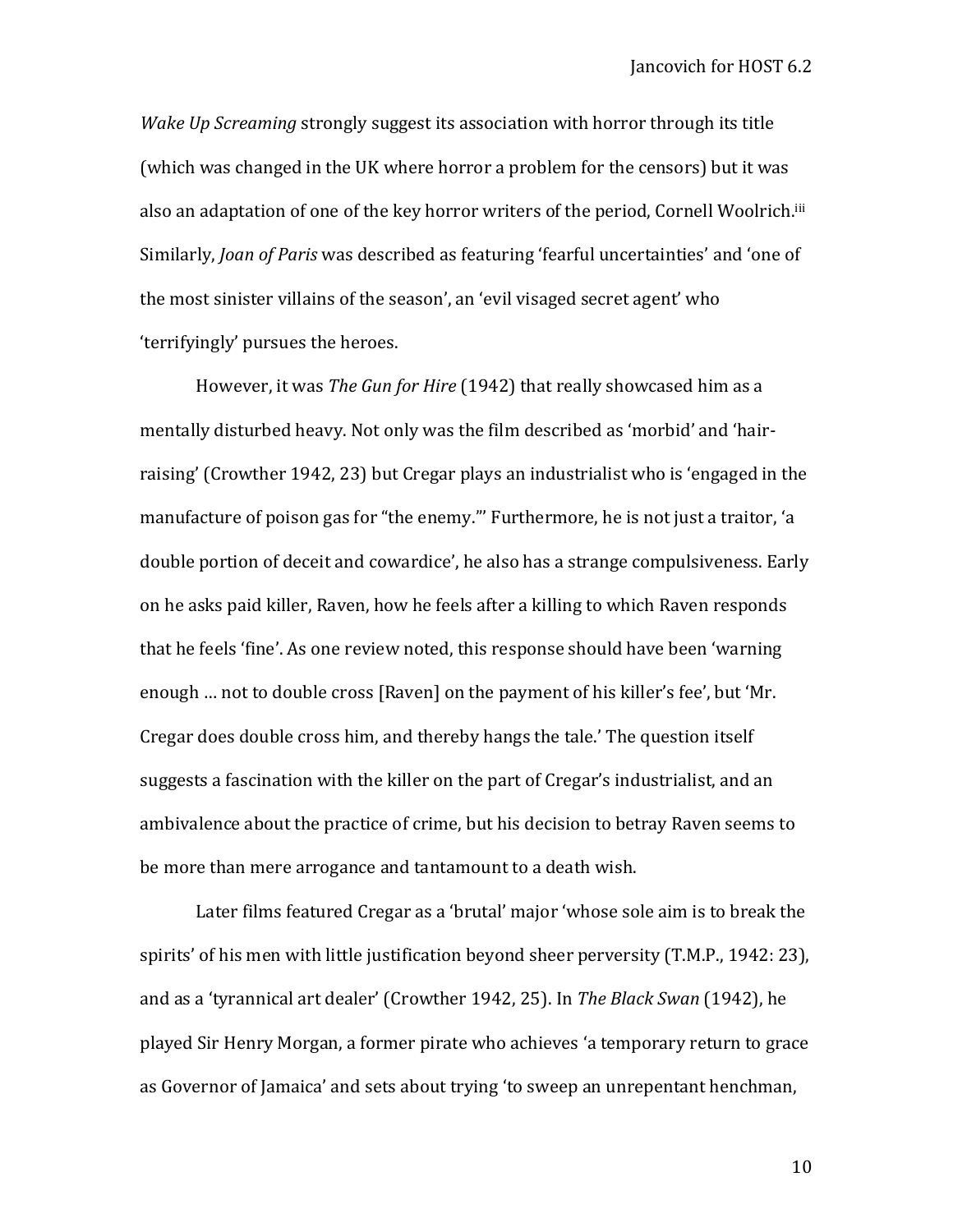Billy Leech, from the seas' (T.S. 1942, 18). The film was dismissed as 'hokum' but 'hokum' that would please 'a good many small boys' and 'a lot of grown ups … too', being the kind of film in which 'the villains have a gay old time of it' and Cregar 'bellows oaths like an irate Opera singer'. He even played the devil in *Heaven Can Wait* (1943).

However, it was as Jack the Ripper in *The Lodger* (1944) – and as a similar 'homicidal maniac' in *Hangover Square* (1945) – that he made his mark. The former was clearly 'designed to chill the spine' and featured Cregar as a 'maniacal killer' who is eventually killed when Scotland Yard 'pours more bullets into the murderer than even Frankenstein's monster was ever asked to absorb' (T.M.P. 1944, 15). The association with Frankenstein's monster clearly identifies this as little more than a lavish horror film that requires Cregar to 'continually go around trying to scare the delights out of everyone.'

By the release of *Hangover Square*, Cregar was already dead but judgments on the film were very similar. Despite its 'plushy replica of a rich turn-of-the-century English home', the film is seen as a 'horror film' in which Cregar plays a 'schizophrenic genius', who transforms from 'brilliant composer' to 'homicidal maniac' (T.M.P. 1945, 15). Furthermore, his 'blank, murderous spells' are signaled by 'wild grimaces' and 'clutches at his neck in a manner reminiscent of Frankenstein's monster.' However, as one review complained, rather than sending 'chills coursing up and down your spine', the film lacked a single 'first class shiver.' *Hangover Square*, like *The Lodger*, features Cregar as a tragic and sympathetic figure, a man overwhelmed by psychological compulsions over which he has no control.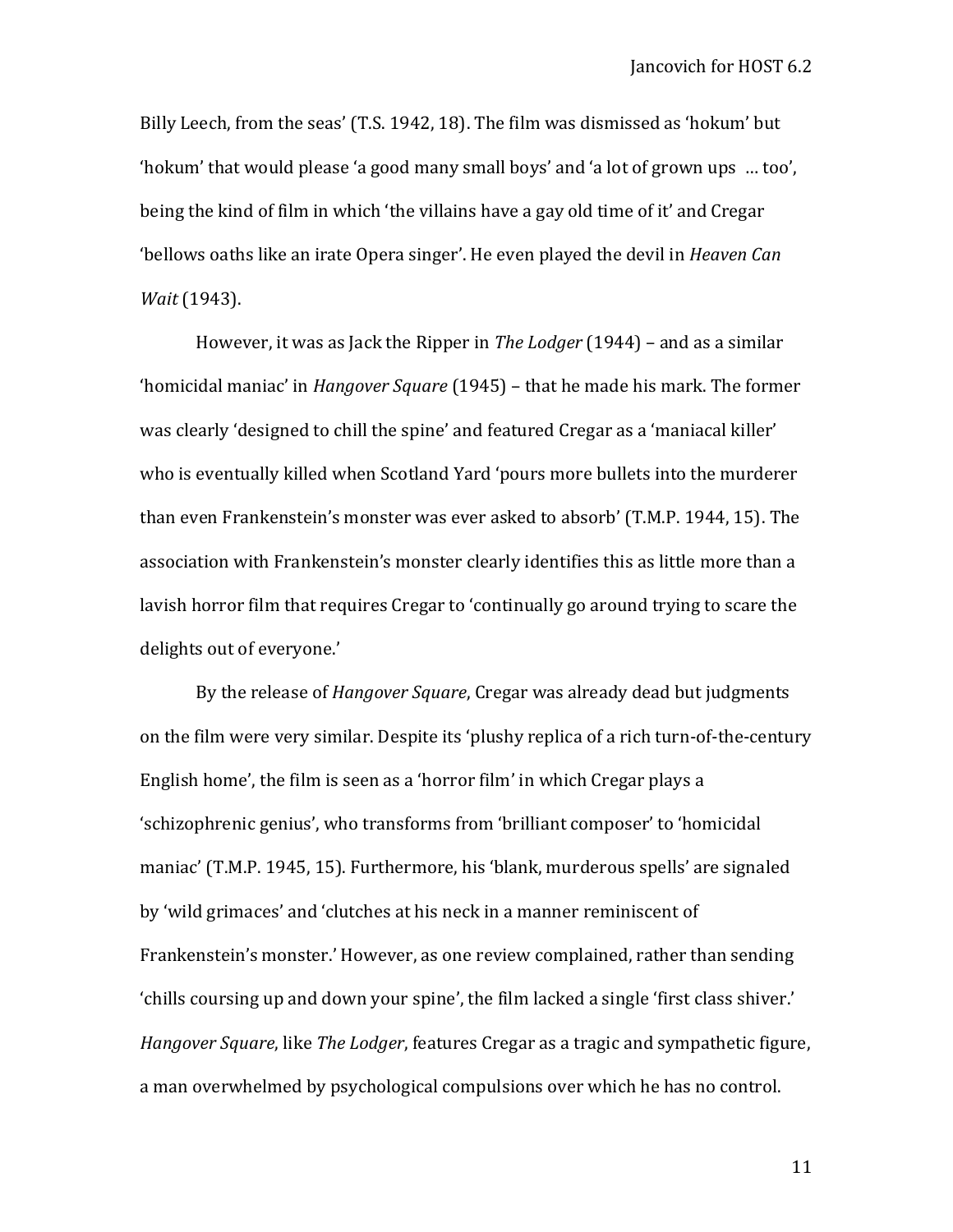While many psychological killers gain excitement and pleasure from their perverse drives, both Chaney's and Cregar's characters were often dismayed and horrified by their psychological compulsions, and rather than conveying a sense of perverse energy, they more usually displayed a sense of paralysis. Unable to trust themselves, they became tortured, frozen and unable to perform effective action.

## **'Dr. Lionel Atwill, Who is Nuts': Cruelty, Madness and Lionel Atwill**

If Chaney and Cregar played characters who were dominated and controlled, Lionel Atwill often played a dominating presence, and although the article on his death in the *New York Times* claimed that he 'became one of the most famous of America's screen villains, filling most of his roles in "horror" films' (Anon 1946, 21), he appeared in a great range of films only a small portion of which would be seen as horror today. However, his strong association with horror continues for a variety of reasons. For example, many of the roles that would not be identified as horror today were none the less identified with horror at the time and, even in films such as *Captain Blood* (1935), which were not identified as horror films at the time, his roles featured many of the attributes central to his horror roles.

In other words, Atwill frequently displayed a sense of haughty arrogance or pomposity that was often seen as a form of monstrous megalomania or ludicrous self-aggrandizement. In *Song of Songs* (1933), a 'somewhat conventional story of a woman's collapse', Atwill plays a 'cunning' Baron with 'grossness, pomp and sly humour' (A.D.S. 1933, 22), while in *Nana* (1934), he is cast as 'haughty colonel Muffat' (Hall 1934, 20). If these roles demonstrate the self-aggrandizement of many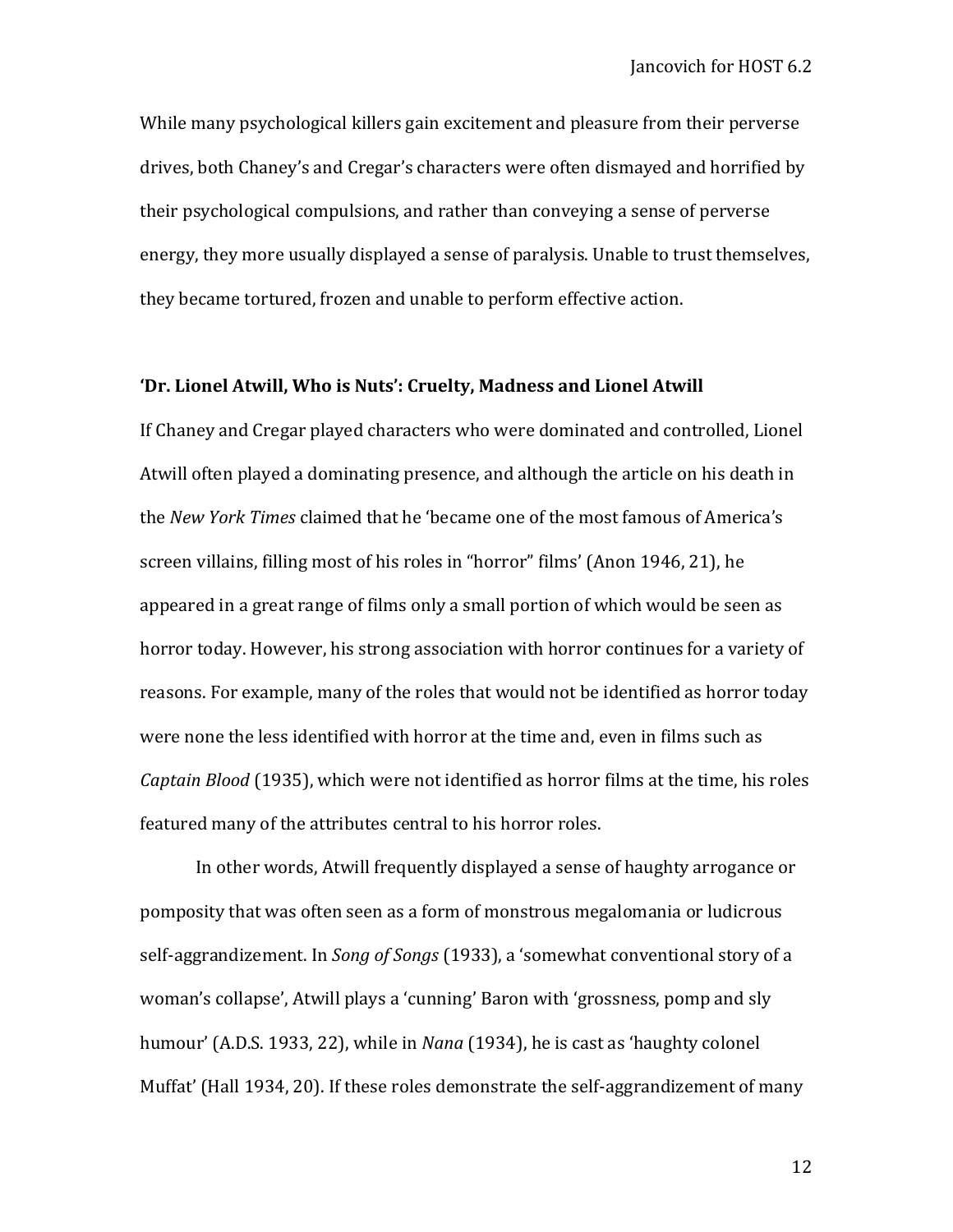Atwill characters, *Captain Blood* captures his darker side, a film in which he plays 'the cruel Governor of Port Royal' against whose sadistic domination Blood and his pirates rebel, and whom they eventually overthrow (Sennwald 1935, 14).

Cruelty was so central to many of his characters that, in its review of *Son Of Frankenstein* (1939), the *New York Times* asked its readers to imagine, 'if you can, a picture … so mean you feel sorry for Lionel Atwill' (B.R.C. 1939, 9). Moreover, this cruelty was usually seen as a symptom of something deeper, the megalomania that was central to many of his villains. As a review of *The Strange Case of Dr Rx* (1942) observed, the film 'merely confirms the fact that mad doctors, mad scientists and mad inventors all have God-complexes and singularly murderous impulses' (T.S. 1942, 11). If in this case (despite his 'leers') Lionel Atwill turns out not to be the mad scientist, the film also confirms another aspect of Atwill's presence: 'According to custom in these and similar affairs, Lionel Atwill is either (1) the guilty party or (2) the red herring (guess which if you feel playful)' (B.R.C. 1939, 12).

Elsewhere, however, Atwill's vicious desire for domination is explicit. In *The Mystery of the Wax Museum* (1933), Atwill is 'an insane wax modeler' who threatens the heroine and others 'so that he can fashion wax figures from them' (Hall 1933, 13). In other words, he views others as mere instruments for the realization of his art. Alternatively, in *Murders in the Zoo* (1933), he is an 'insanely jealous husband' who, 'in the opening scene', is 'shown in the act of destroying his wife's lover in an Indian jungle. Having sewed the wretch's lips together with thread [he] leaves the fellow to perish miserably among the pythons and tigers' (A.D.S. 1933, 13)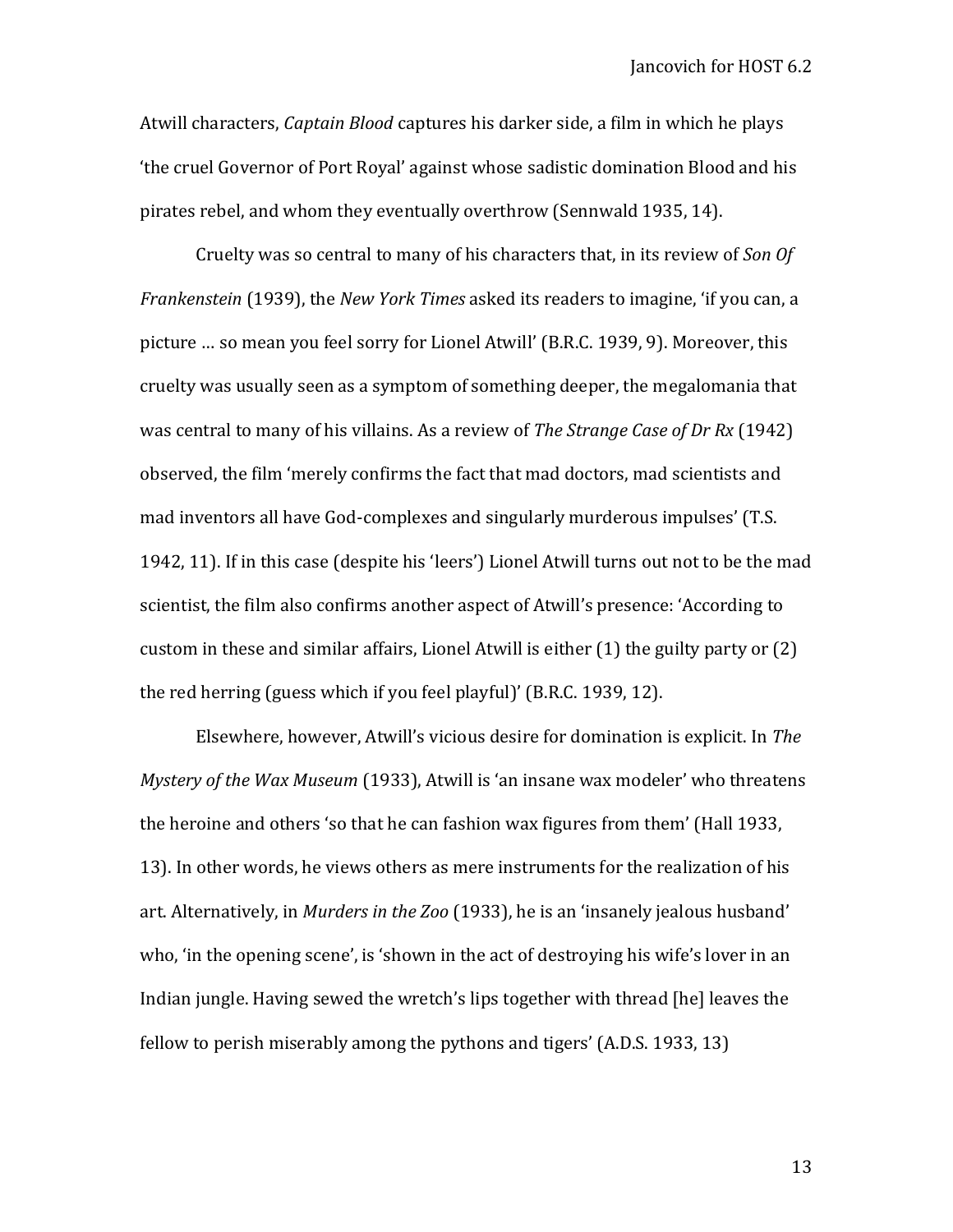Of course, although a zoologist, this madman is little more than a deranged killer, and along side mad scientists such as the one who dominates Lon Chaney in *Man Made Monster* (1941), and transplants his brain in *Ghost of Frankenstein*, Atwill played a range of other parts. In *Lady of Secrets* (1936), he was a 'merciless father' (B.R.C 1936, 12); in *Stamboul Quest* (1934), he was 'the head of the German counterespionage bureau' (F.S.N. 1934, 16); and in *The Sun Never Sets* (1939), he was an 'incipient world-dictator named Zurof' (Nugent 1939, 26). If these roles might seem to extend beyond Atwill's horror films, it is worth noting that, in *Sherlock Holmes and the Secret Weapon* (1943), where Holmes combats a 'Nazi spy ring' that is headed by 'none other than Holmes's ancient antagonist, Moriarty', the *New York Times* wasn't fooled: Moriarty might be a criminal mastermind in earlier incarnations, and the head of a Nazi spy ring in this film, but it was still 'just Lionel Atwill in professional garb' (T.S. 1943, 15). In other words, the criminal mastermind and Nazi spy ring were in no sense strangers to the world of 1940s horror, particularly when played by actors such as Atwill.

However, even in horror films, Atwill was not always a villain. In *Frankenstein Meets the Wolf Man* (1943), he was the town mayor, a figure who remembered the menace of the Frankensteins and, in *The Vampire Bat* (1933), *Mark of the Vampire* (1935), *Son of Frankenstein* and *The Strange Case of Doctor Rx*, he played a policeman or some other type of criminal investigator. Even in *Doctor X* (1932) and *Secret of the Blue Room* (1933), murder mysteries that were clearly identified as horror films, he is 'out to find the culprit' despite the menace and suspicion that surrounds him (Hall 1932, 17).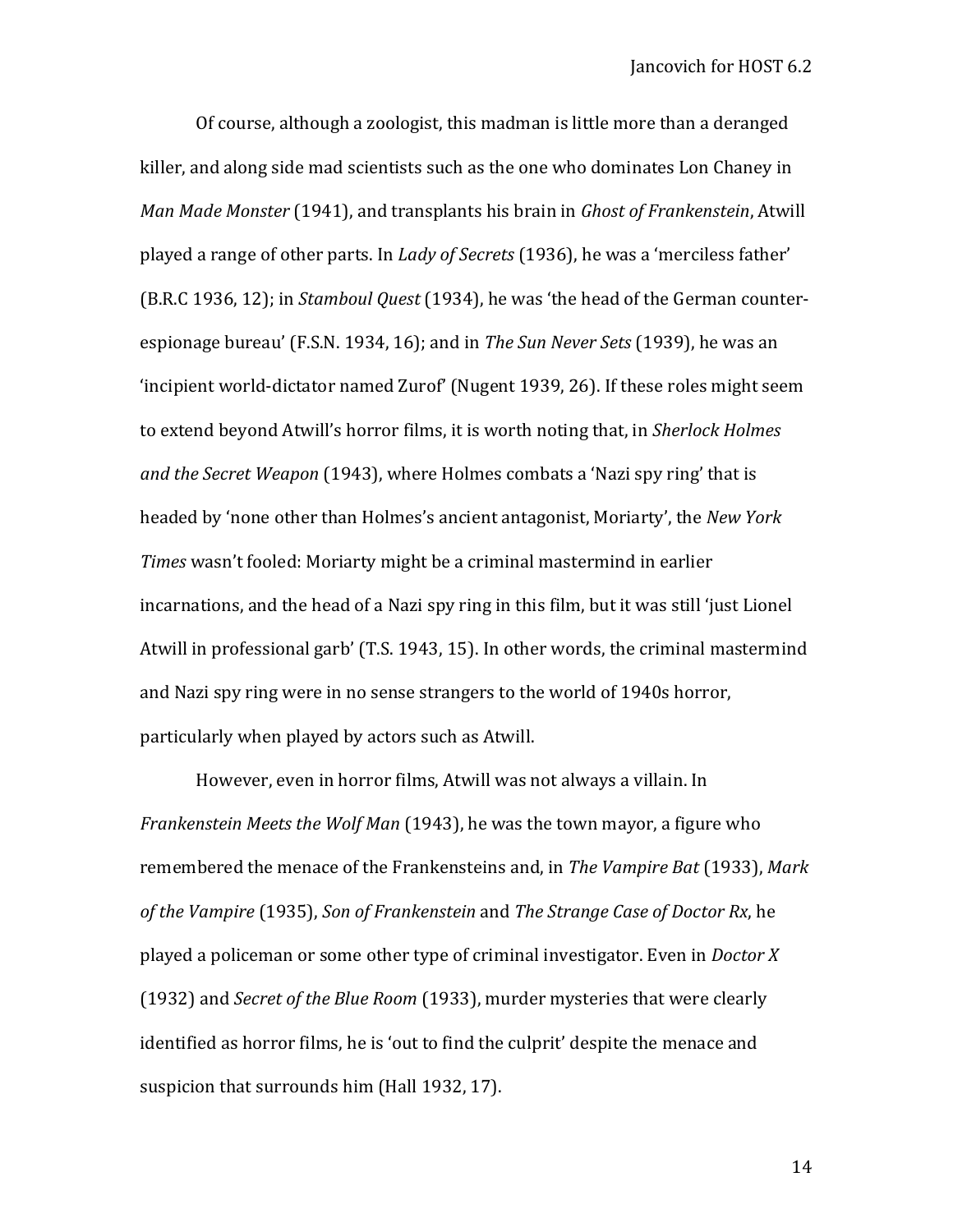**'Another Maniacal Scientist': Mastery and Control in the Films of George Zucco** Like Atwill, George Zucco was another 'poor man's mad scientist' (Newman 1996, 352), an alternative to Karloff and Lugosi whose characters often yearned for mastery and domination. But while Atwill often evoked an air of pomposity, Zucco's performances were often distinguished by a wicked gleam in the eyes that suggested a sense of humorous glee. The *New York Times* therefore observed of his performance in *The Adventures of Sherlock Holmes* that 'one can't help liking Moriarty … dastard that he is' (Nugent 1939, 20). Similarly, he was described as a 'most hissable man' in *Arrest Bulldog Drummond* (Nugent 1939, 27)

Also, while Atwill was seen as a rival to Karloff as early as 1933, Zucco not only came to horror late in the 1930s but was often consigned to low budget productions that the *New York Times* did not even bother to review or played too minor a role to receive much attention. Nonetheless, he played in enough major releases to develop a reputation and his roles in these films still covered a range of different figures.

If Moriarty is a criminal mastermind, he is also a Gothic villain, of whom it was claimed that he not only induces 'terror' in the leading lady but that it is 'delightful the way the fog follows [him] around' (Nugent 1939, 20). In addition to this role, Zucco also appeared in a number of murder mysteries that were clearly marketed as horror films or associated with them in other ways. *Fast Company* (1938), for example, was shown at Arthur Mayer's 'monastic Rialto', New York's 'chamber of horrors', and it featured Zucco as a book collected who meets a 'gory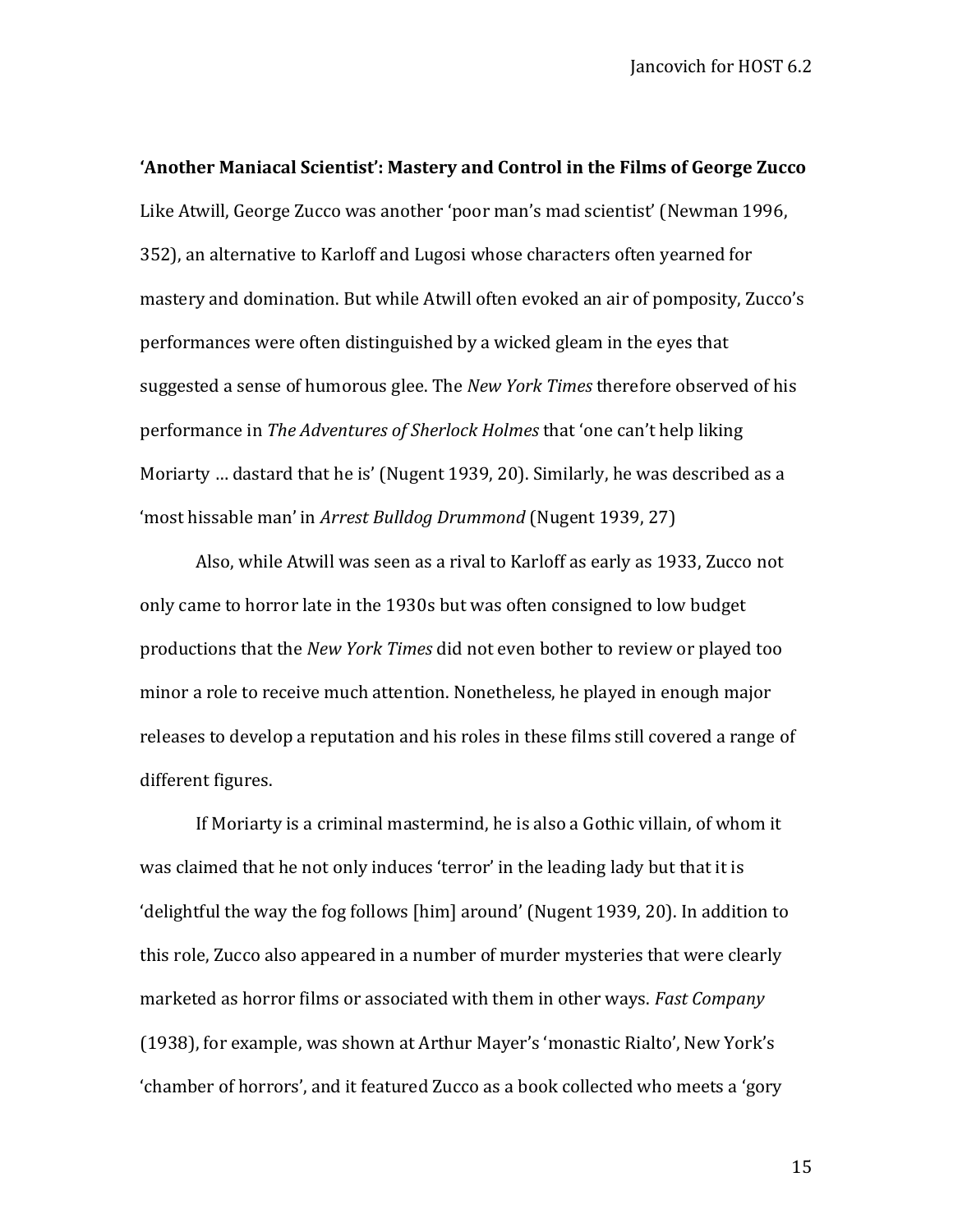fate' (Nugent 1938, 21). Elsewhere it has been demonstrated that the term mystery was not restricted to the 'who-dun-it' but had a larger meaning that suggested the eerie and the uncanny and was therefore largely synonymous with horror

(**Jancovich 2005**). Consequently, Zucco not only appeared as criminals and victims but, like Atwill, as sinister suspects in films such as *Charlie Chan in Honolulu* (1938) and the *Cat and the Canary* (1938), the remake of an 'old shocker' that took 'full advantage of the standard chiller devices for frightening the susceptibles of [its] audience' (Nugent 1939, 38). It was therefore described as one of a series of 'mystery melodramas laid in old dark houses' and as featuring 'screams [that] would put a traffic snarl in Times Square'.

In other films, he plays neither victims nor suspects but investigators. *Lured* (1947), for example, starred Lucille Ball as a young woman 'who is drafted by Scotland Yard to be the bait in trapping a character who specializes in killing pretty girls' (E.J.B. 1947, 14). In other words, this killer is a deranged psychopath, and Zucco plays a Scotland Yard inspector assigned to protect her.

However, it was as villains that Zucco excelled and, as can be seen, even when he was not the villain, his presence was usually sinister and threatening, even if he was later vindicated. Consequently, he became best know for his 'salacious old priest' in the Mummy films (T.S. 1940, 27), in which he played the figure that dominated and controlled the Mummy that would later be played by Lon Chaney Jr. In these films, he was charged with 'guarding [ancient mysteries] against the incursions of an archeological expedition' and used the Mummy as an instrument of vengeance upon those who defiled these mysteries. Moreover, the films were shown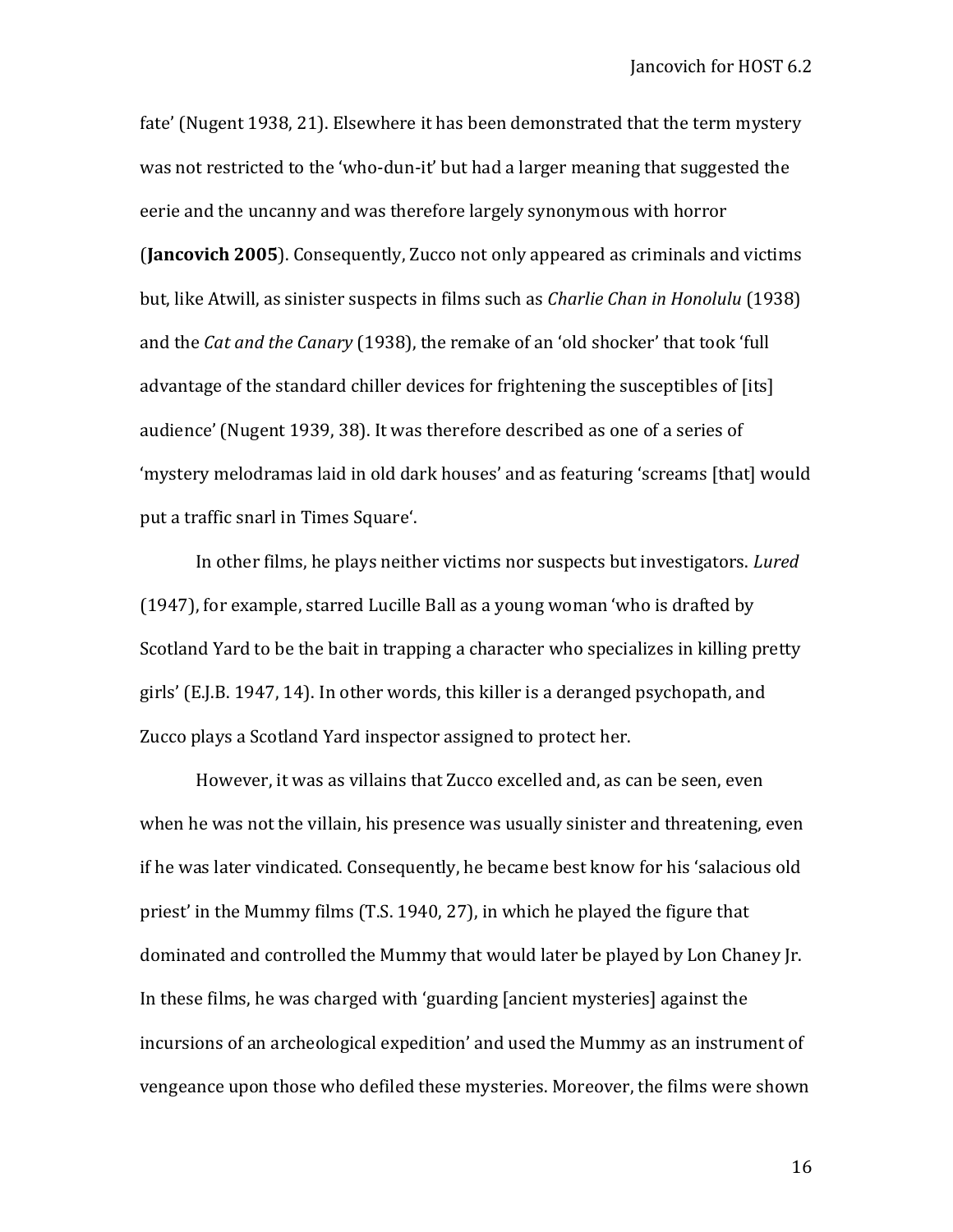in New York at the Rialto, whose owner, Arthur Mayer, was described, very much like a Zucco character, as a 'guardian of the ghouls' (T.S. 1940. 27)

*The Mad Ghoul* (1943) also featured Zucco and told the story of 'just another poor unfortunate who has been turned into a walking fiend by another maniacal scientist' (B.C. 1943, 11). Like his high priests, this scientist therefore dominates a young man and turns him into an instrument of his will: the young man is converted into a zombie without the capacity for independent action. *The Monster and the Girl* (1941) also cast Zucco as a mad scientist, but if this film was claimed to 'have exhumed the old affair of the scientist and the simian with the transplanted brain' (T.S. 1941, 25), a plot device that was clearly seen as not simply old but dead and buried, it also told a story of vengeance. The brain transplanted into the ape is that of an innocent young man that gangsters have framed; and this innocent uses the ape's body to exact his revenge upon those that had framed him.

If Zucco's mad scientists are egomaniacs who want to rule the world, it is therefore hardly surprising that he also played a number of Nazi villains during the period, too. *International Lady* (1941), for example, not only concerns Nazi agents but reviews even described them as a 'gang' who are controlled by evil masterminds or 'brains' (Crowther 1941, 29). *The Seventh Cross* (1944), on the other hand, was described as a 'hair-raising' story whose hero experiences 'primitive terror' when hunted by Nazi authorities (Crowther 1944, 18), while *My Favorite Blonde* (1942), like *The Cat and the Canary*, placed comedian Bob Hope in a situation in which he is 'scared to death' (Crowther 1942, 27). The story sets Hope up against Zucco and a gang of 'Nazi villains', a role in which Zucco was described as 'properly forbidding'.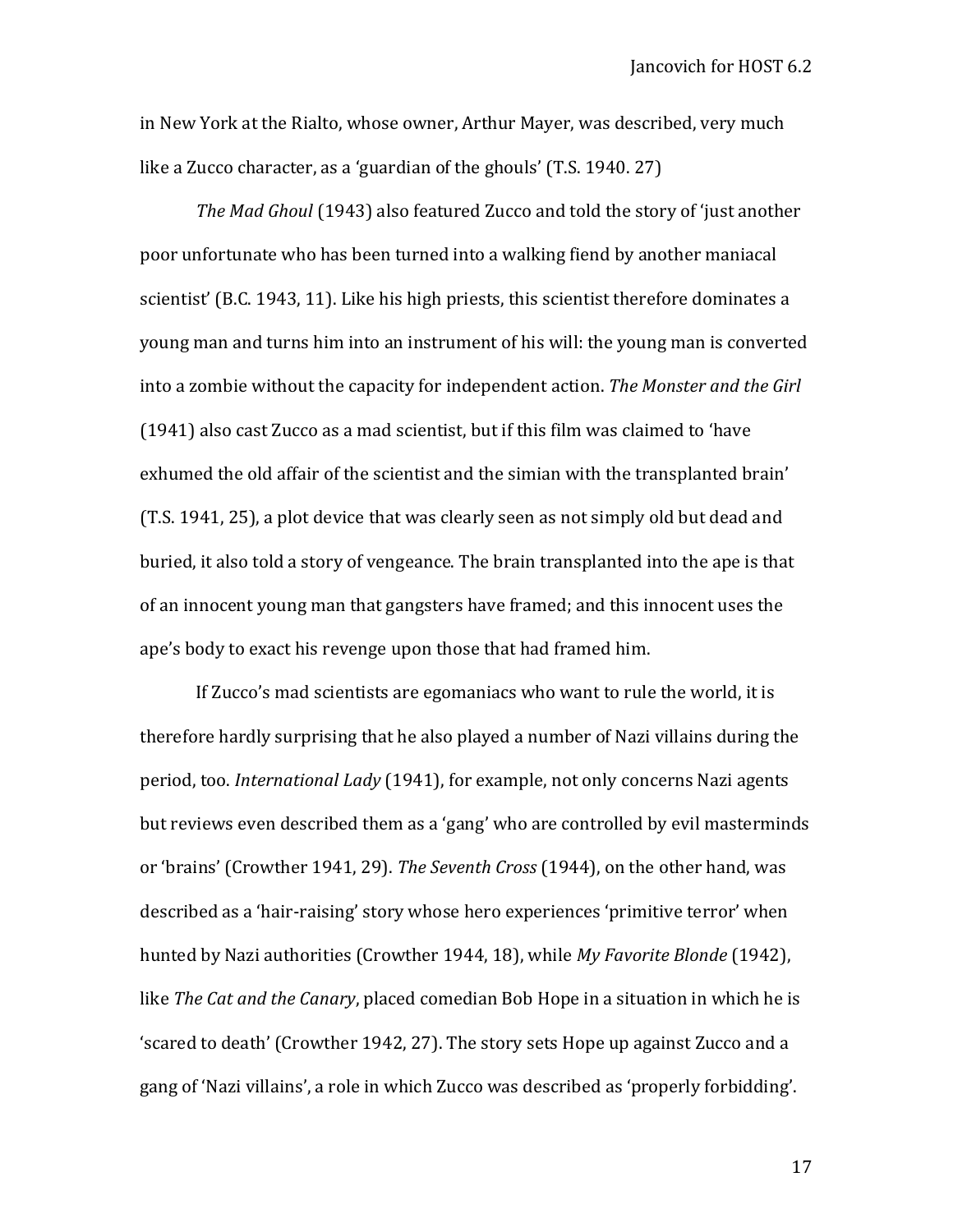Again critics read these films as having given a psychological interpretation to these roles. Obviously both the Nazis and high priests are not just villains but fanatics, driven by something more than rational motivations. Similarly, criminal masterminds such as Moriarty were not simply motivated by material gain, and their crimes serve a dark and disturbed desire for mastery and control. Rather than simply steal the crown jewels in *The Adventures of Sherlock Holmes*, Moriarty 'persists in declaring war on Scotland Yard rather than simply making it': or rather he seems to spend more time taunting and challenging the police than with robbing the Tower of London, so the former seems to be his real obsession and the latter is merely means to an end (Nugent 1939, 20). From the start, not only does he tell Holmes that he is 'about to commit the most incredible crime of my career', he even 'posts a letter to Sir Ronald Ramsgate, custodian of the crown jewels, advising him of his intention.' Even then, 'the "jools" in his grasp', he chooses 'to go chasing Holmes over the embrasures of the Tower of London' rather than absconding with his loot. Furthermore, if Zucco's scientists are 'maniacal' figures – and 'most ghouls we've met in horror films have been more or less scatterbrained' – other villains are figures of 'monstrous skullduggery' that require the intervention of a 'psychosleuth' to identify 'the fiend' (P.P.K. 1944, 16).

## **Conclusion**

One of the key problems with many studies of genre has been that, even when they reject essentialist definitions of genre, they tend rely on teleological narratives. Famously, Robin Wood provided a highly influential account of the horror genre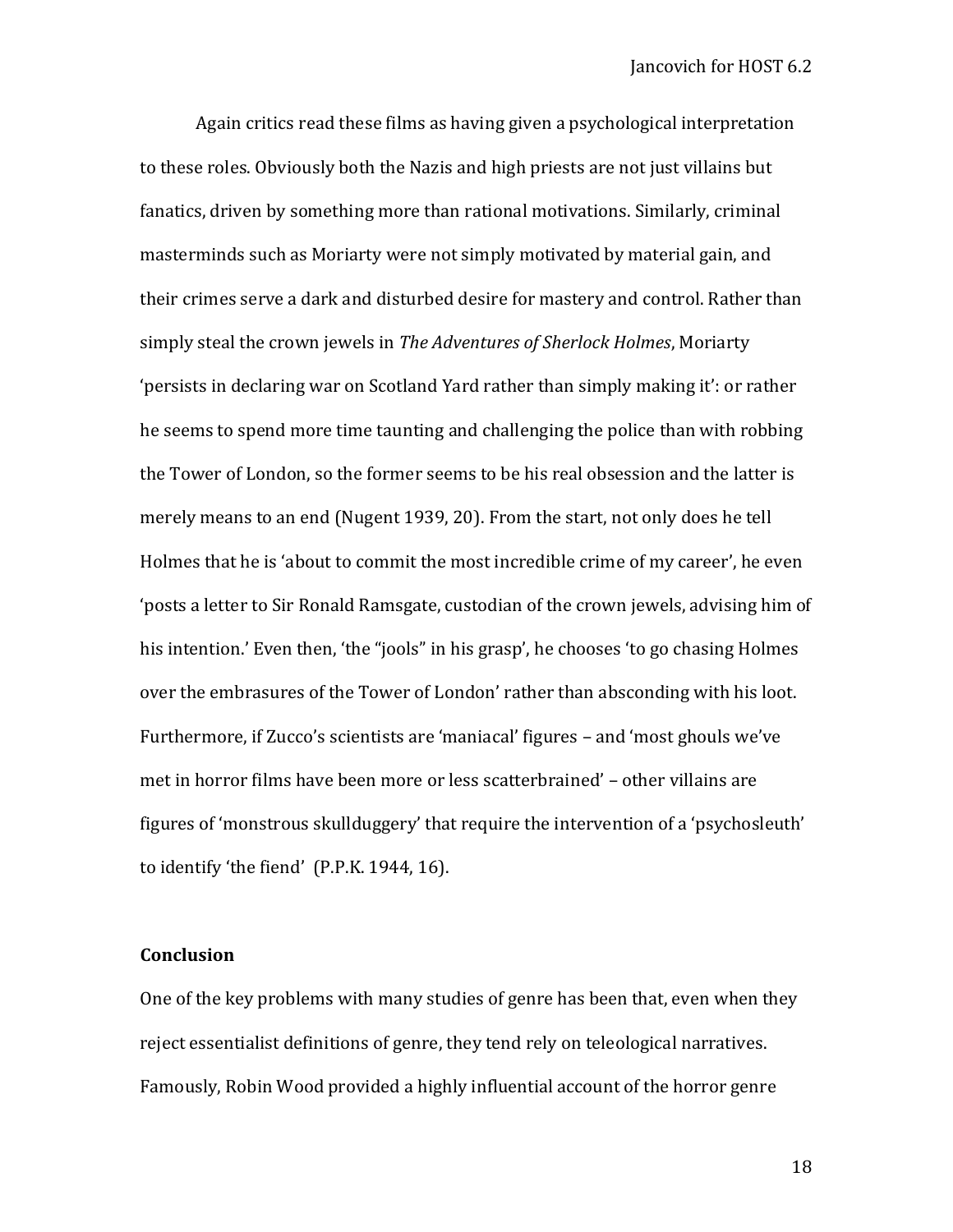that presented a classic period in which the normality and the monstrous other were simply opposed, a period that was turned on its head after *Psycho*, when this opposition was undermined and the monster was revealed to be a product of normality rather than simply an external threat. Similarly, although Tudor takes issue with the kinds of essentialist attempts to define the horror genre of which Wood is an example, his 'cultural history' also assumes a shift from secure horror (in which the monster is largely external) to paranoid horror (in which the monster seems to emerge from within).

Furthermore, both these critics not only rely on a linear notion of film history, in which genres implicitly move towards greater reflexivity,<sup>iv</sup> but use the psychological horror film in which the monster is a serial killer that is motivated by uncontrollable compulsions as the exemplar of the horror film after 1960. However, as we have seen, horror stars of the 1940s demonstrate that the horror villain, gangster and spy were not only linked as figures prior to the 1960s, but that their link with one another was precisely due to their shared psychological issues. Both these figures and their victims experience a crisis of subjectivity in which they no longer seem to be the author of their own actions, and in which their actions seem to be the effect of forces over which they have no control, forces that challenge any sense of clear division between the internal and the external. In these films, characters find themselves unable to trust their self or their perceptions of the world around them.

However, such narratives are not simply a deconstructive alternative to a dominant Hollywood cinema of the time. On the contrary, these films constitute one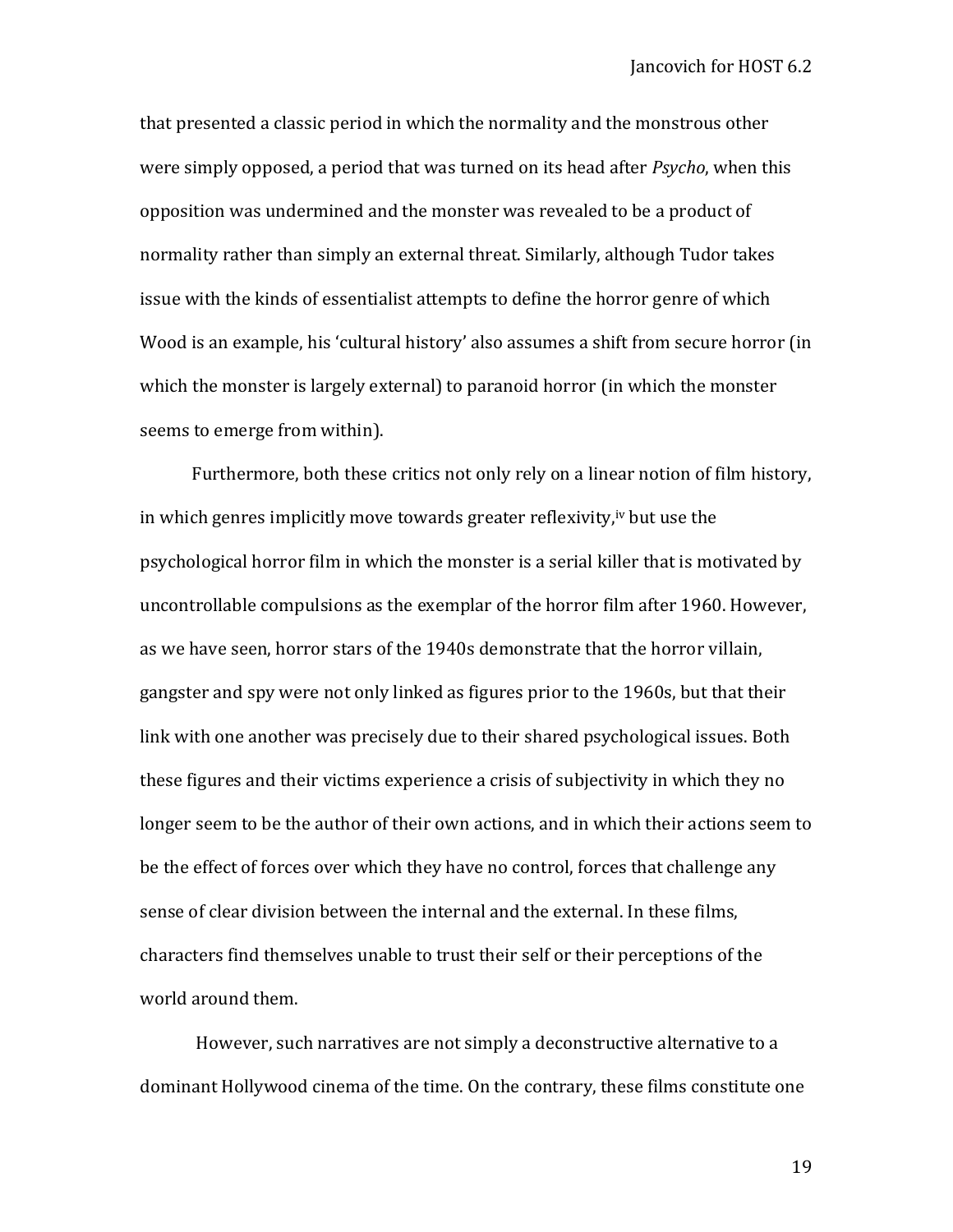of the most productive cycles of 1940s filmmaking and reveal a sense of anxiety in the period. If Polan suggests that the dominant tendency within Hollywood cinema in the period was toward immediate legibility, he also suggests that this immediate legibility was meant to counter a profound sense of uncertainty about social life in the period, particularly uncertainly about the war, its outcome and its broader society impacts. The crisis of subjectivity and the desire for immediate legibility are therefore not opposed to one another but rather are two sides of the same coin. For example, one could clearly argue that the Sherlock Holmes films of the period were examples of immediate legibility in which it is clear from the outset that Holmes will resolve the mystery, but the films also stress the impossibility of his task and the mysteries do not simply challenge his intellect but seem to challenge reason itself. The conflict becomes one between the forces of reason and unreason so that films reveal their anxiety about the powers of reason, even when they seem to affirm the opposite.

## References:

A.D.S. 1932. After Edgar Allan Poe. *New York Times*, February 11: 16.

- A.D.S. 1932. A Radio Marvel. *New York Times*, October 1: 10.
- A.D.S. 1933. An Imaginative Killer. *New York Times*, April 3: 13.
- A.D.S. 1933. Marlene Dietrich in Mamoulian's Jeweled Version of 'The Song of Songs'. *New York Times*, July 20: 22.

Anon. 1946. Lionel Atwill, 61, Noted Actor, Dies. *New York Times*, April 23: 21.

A.W. 1944. Calling Dr Death. *New York Times*, February 12: 11.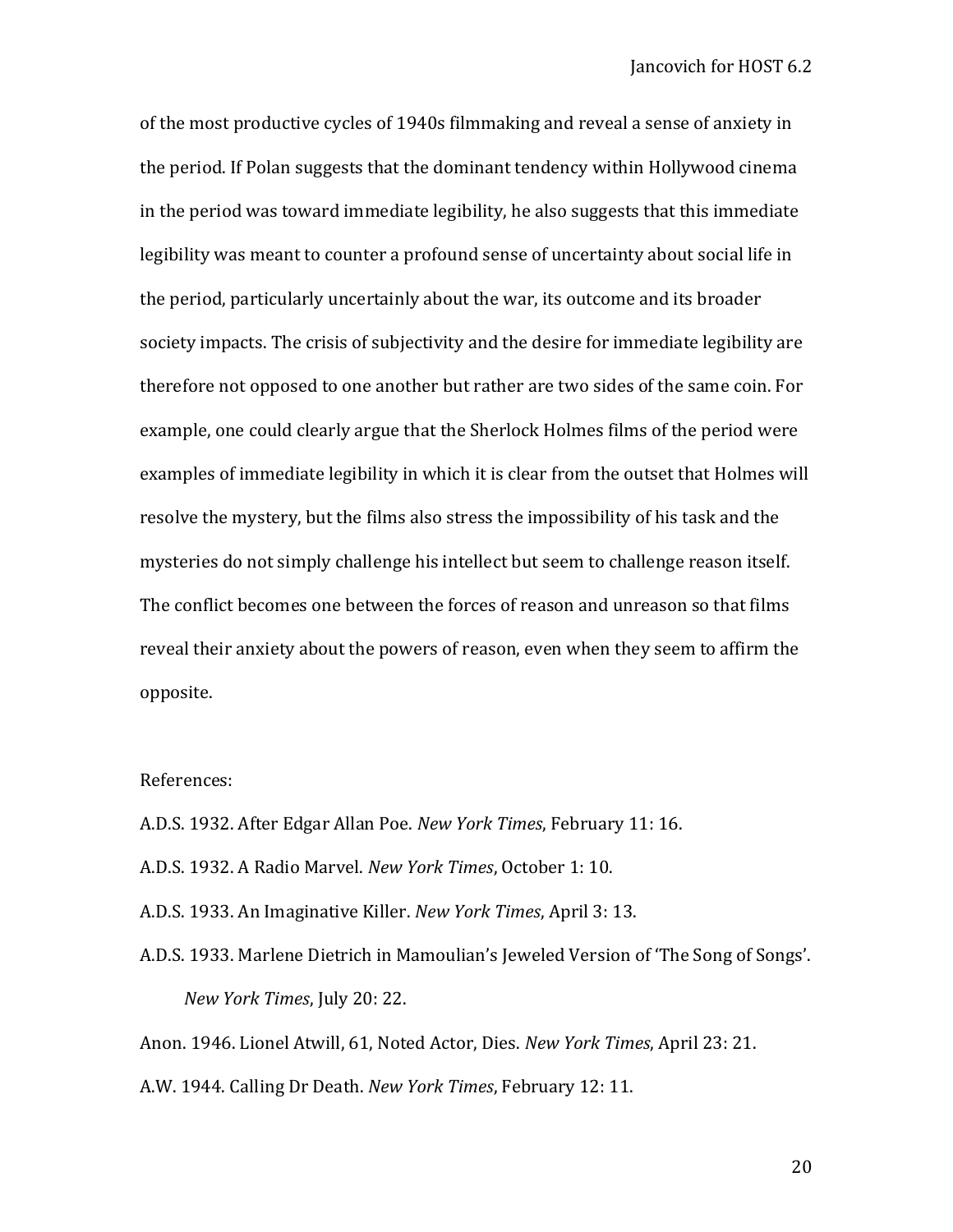B.C. 1943. The Mad Ghoul. *New York Times*, December 11: 11.

B.R.C. 1936. At the Astor. *New York Times*, February 22: 12.

B.R.C. 1939. The Screen: 'Son of Frankenstein,' With Boris Karloff, Seen at the Rivoli. *New York Times*, January 30: 9.

B.R.C. 1939. At the Globe, *New York Times*, June 19: 12.

- Brosnan, J. 1976. *The Horror People*. London: Macdonald and Jane's.
- Clarens, C. 1967. *An Illustrated History of the Horror Film*. New York: G.P. Putnam's.
- Crowther, B. 1941. What A Killer. *New York Times*, March 19: 25.
- Crowther, B. 1941. International Lady. *New York Times*, November 11: 29.
- Crowther, B. 1942. I Wake Up Screaming. *New York Times*, January 17: 13.
- Crowther, B. 1942. 'Joan of Paris,' Poignant Drama Opens at Rivoli. *New York Times*, January 26: 18.
- Crowther B. 1942. My Favorite Blonde. *New York Times*, April 2: 27.
- Crowther, B. 1942. The Monster's Back. *New York Times*, April 4: 19.
- Crowther, B. 1942. 'This Gun for Hire,' Seen at The Paramount, Introduces a new 'Tough Guy'. *New York Times*, May 14: 23.
- Crowther, B. 1942. Delightful Union of Monty Woolley and Gracie Fields in 'Holy Matrimony' at Roxy. *New York Times*, September 16: 25.

Crowther, B. 1944. The Seventh Cross. *New York Times*, September 29: 18.

Dyer, R. 1979. *Stars.* London: British Film Institute.

- E.J.B. 1947. Lured. *New York Times*, August 29: 14.
- F.S.N. 1934. A Spy in Turkey. *New York Times*, July 14: 16.
- Gifford, D. 1973. *A Pictorial History of Horror Movies*. London: Hamlyn.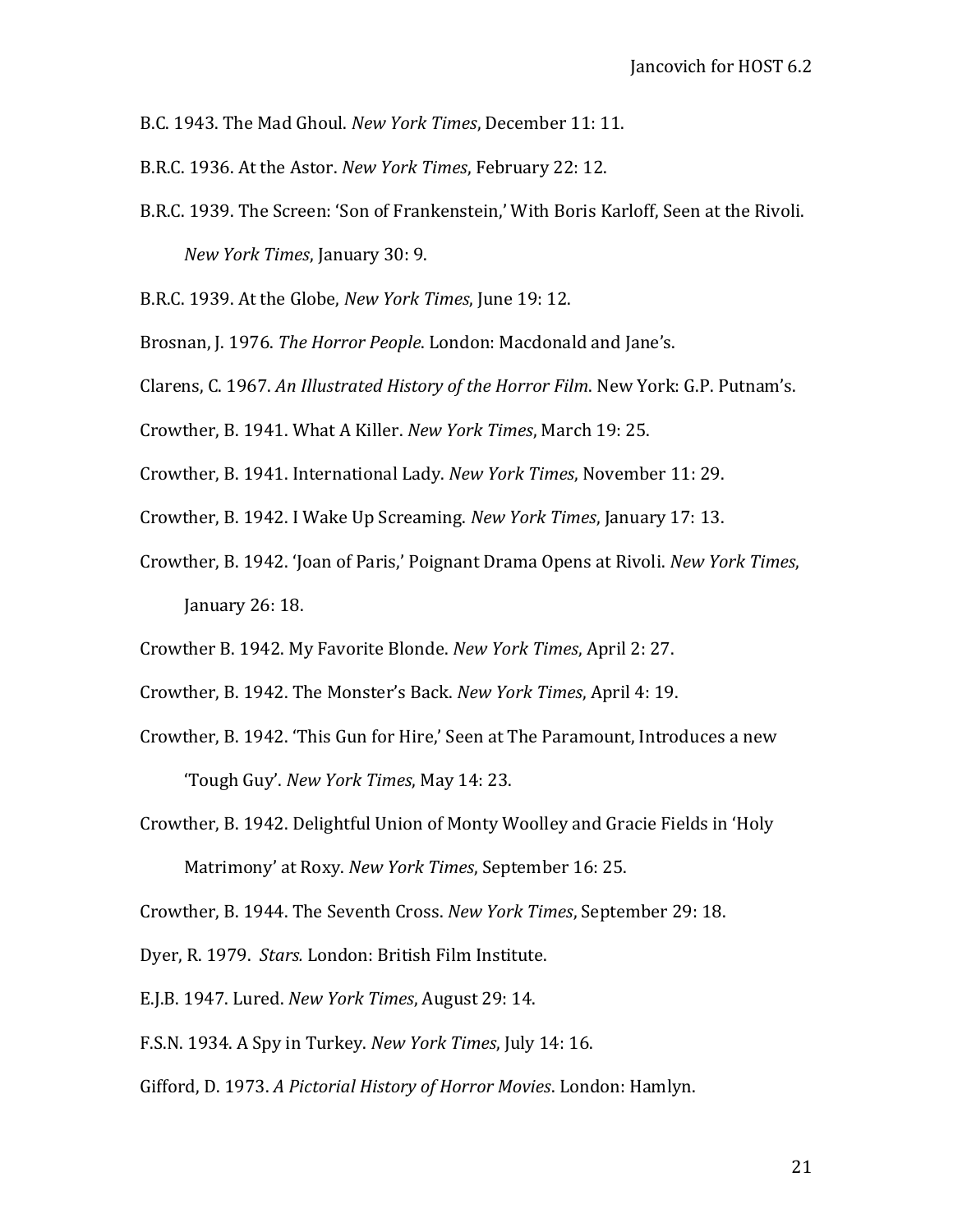- Hall, M. 1932. Lionel Atwill and Lee Tracy in an Exciting Murder Mystery at Warner's Strand. *New York Times*, August 4: 17.
- Hall, M. 1933. Lionel Atwill and Fay Wray in a Gruesome Narrative about a Mad Modeler of Wax Figures. *New York Times*, February 18: 13.
- Hall, M. 1934. Anna Sten Makes Her American Film Bow in a Picture Suggested by Emile Zola's 'Nana'. *New York Times*, February 2: 20.
- Jancovich, M. 2005, The Meaning of Mystery: Genre, Marketing and the Universal Sherlock Holmes Series of the 1940s. *Film International*, 3: 17: 34-45.
- Jancovich, M. 2009. Thrills and Chills: Horror, the Woman's Film and the Origins of Film Noir. *The New Review of Film and Television*, 7(2): 157-171.
- Jancovich, M., and Brown, S. 2013. 'The Screen's Number One and Number Two Bogeymen': The Critical Reception of Boris Karloff and Bela Lugosi in the 1930s and 1940s. In Kate Egan and Sarah Thomas, eds., *Cult Film Stardom*. London: Palgrave.
- Kracauer, S. 1946. Hollywood's Terror Films: Do They Reflect an American State of Mind. *Commentary*, 2: 132-36.
- Newman, K. 1996. *The BFI Companion to Horror.* London: Cassell.
- Nugent, F.S. 1938. Collector of First Editions Breathes His Last in 'Fast Company,' a Gay Mystery at the Rialto. *New York Times*, July 6 : 21.
- Nugent, F.S. 1938. The Screen: Sidney Toler Makes his Bow as Charlie Chan in the New Mystery at the Central. *New York Times*, December 31: 37.
- Nugent, F.S. 1939. The Screen: A Wild Eyed Thriller is 'Arrest Bulldog Drummond,' At the Criterion. *New York Times*, January 12: 27.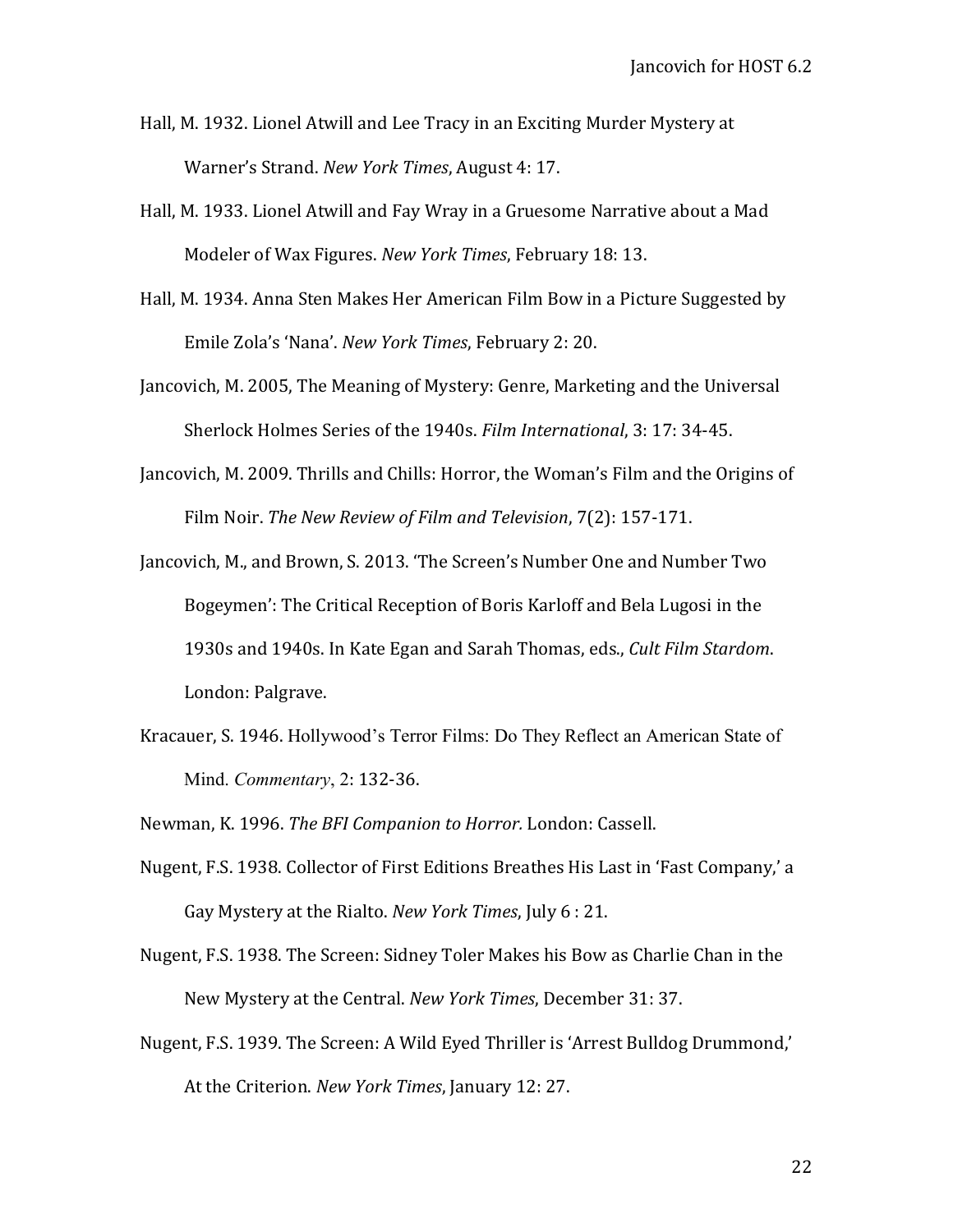Nugent, F.S. 1939, Hound of the Baskervilles. *New York Times*, March 25: 19.

- Nugent, F.S. 1939. The Sun Never Sets. *New York Times*, June 9: 26.
- Nugent, F.S. 1939. The Adventures of Sherlock Holmes. *New York Times*, September 2: 20.
- Nugent, F.S. 1939. The Cat and the Canary. *New York Times*, November 23: 38.

P.P.K. 1944. At the Rialto. *New York Times*, July 29: 16.

- Polan, D. 1986. *Power and Paranoia: History, Narrative and the American Cinema, 1940-1950*. New York: Columbia University Press.
- Sennwald, A. 1935. A Newcomer Named Errol Flynn in a Handsome Film Version of

'Captain Blood,' At the Strand. *New York Times*, December 27: 14.

- Smith, D.G. 1996. *Lon Chaney, Jr. Horror Film Star, 1906-1973*. Jefferson: Mcfarland.
- T.M.P. 1941. At the Rialto. *New York Times*, May 8: 21.
- T.M.P. 1942. At the Roxy. *New York Times*, June 5: 23.
- T.M.P. 1944. At the Roxy. *New York Times*, January 20: 15.
- T.M.P. 1945. At Loew's Criterion. *New York Times*, February 1: 18.
- T.M.P. 1945. At the Roxy. *New York Times*, February 8: 15.
- T.M.P. 1945. At the Rialto. *New York Times*, December 22: 16.
- T.M.P. 1946. Pillow of Death. *New York Times*, January 26: 19.
- T.S. 1940. The Mummy's Hand. *New York Times*, September 20: 27.
- T.S. 1941. At Loew's Criterion. *New York Times*, March 20: 25.
- T.S. 1941. The Wolf Man. *New York Times*, December 22: 24.
- T.S. 1942. At the Rialto. *New York Times*, March 28: 11.
- T.S. 1942. Up in Mummy's Room. *New York Times*, October 26: 19.